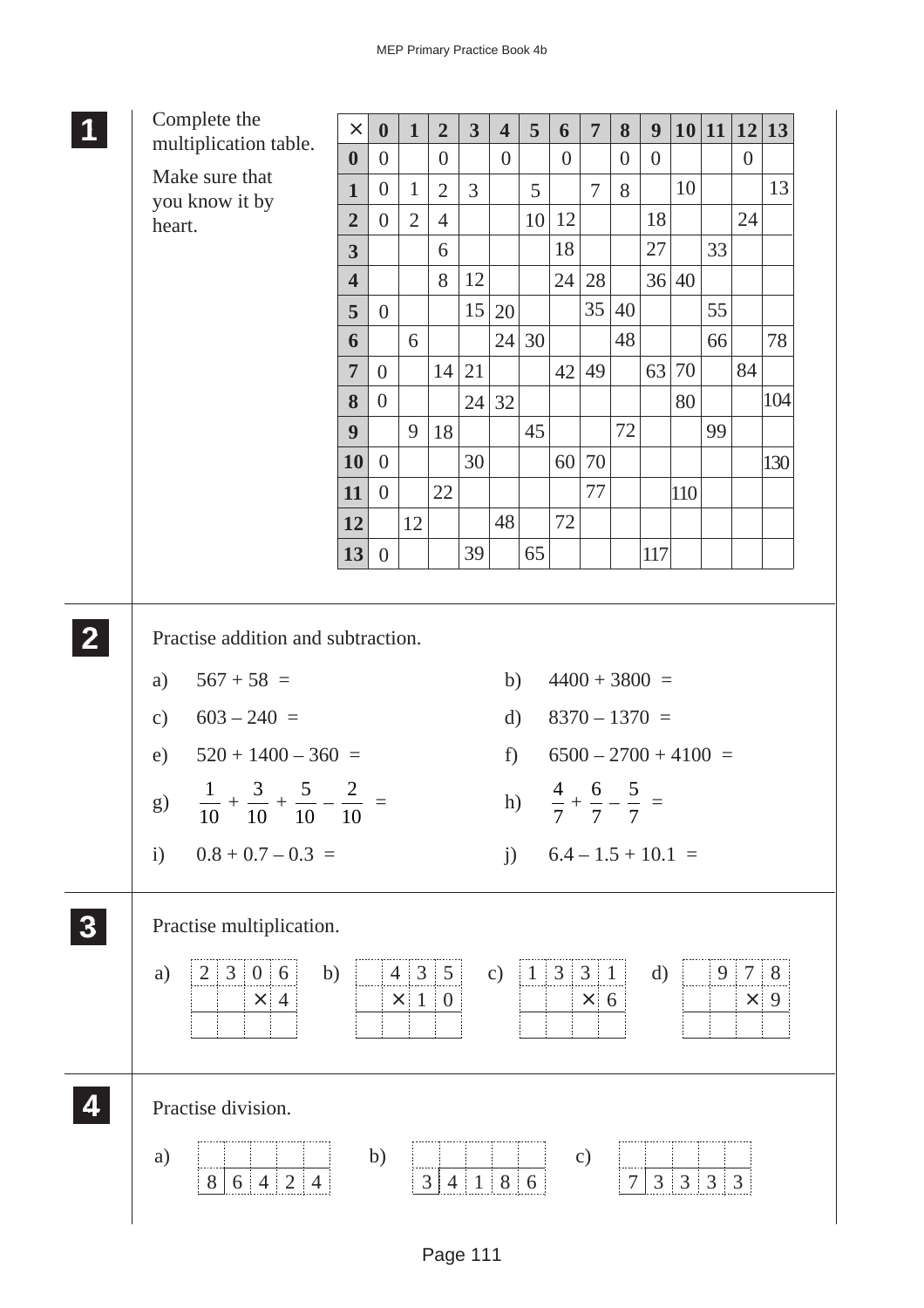| Practise addition.<br>$3 \mid 3 \mid 3 \mid 3$<br>$\mathbf{c})$                                                                                                                                                                                                                                                                                                                                                                                                                                                                                                                                                   |
|-------------------------------------------------------------------------------------------------------------------------------------------------------------------------------------------------------------------------------------------------------------------------------------------------------------------------------------------------------------------------------------------------------------------------------------------------------------------------------------------------------------------------------------------------------------------------------------------------------------------|
| $3 \mid 3 \mid 3$<br>5037<br> 4 8 2 7 <br>b)<br>a)<br> 3 3<br>$+3562$<br>606<br>$+$ :<br>$\mathfrak{Z}$<br>$+$                                                                                                                                                                                                                                                                                                                                                                                                                                                                                                    |
| Practise subtraction.<br>7 2 6 8<br>6 0 4 5<br>88888<br>b)<br>a)<br>$\mathbf{c})$<br>999<br>$-242$                                                                                                                                                                                                                                                                                                                                                                                                                                                                                                                |
| Do these calculations in your exercise books and write the results here.<br>$4809 + 2615 =$<br>b) $7429 - 5842 =$<br>a)<br>d) $5083 + 205 - 1793 =$<br>c) $3582 + 45 + 426 =$<br>e) $583 \times 9 =$<br>f) $4926 \div 7 =$                                                                                                                                                                                                                                                                                                                                                                                        |
| Which numbers can be written instead of the letters?<br>$400 \times 5 + a = 9020$ b) $8 \times (1000 - b) = 4200 + 1400$<br>a)<br>$b = \ldots \ldots \ldots \ldots \ldots \ldots$<br>$a = \ldots \ldots \ldots \ldots$<br>$120 \times 3 - 400 \div 2 \le 200 - c$ d) $30 \times 20 + d > 6970$<br>c)<br>$d: \ldots, \ldots, \ldots, \ldots,$<br>$c: \ldots \ldots \ldots \ldots \ldots \ldots \ldots$<br>or $c \leq$<br>or $d >$<br>e) $4 \times e + 50 = 290$<br>f) $f \div 11 \ge 5$<br>$e = \ldots \ldots \ldots \ldots$<br>$f: \ldots \ldots \ldots \ldots \ldots \ldots \ldots \ldots \ldots$<br>or $f \geq$ |
| Join up each operation to the matching white number.<br>17.2 - 13.2 $\frac{4}{5}$ of 50 $1\frac{2}{3} + 2\frac{1}{3}$ $\frac{1}{4}$ of 16 $5.5 + 34.5$<br>$\left(\frac{1}{3} \text{ of } 240\right) \div 2$<br>$\left(\frac{4}{5} \text{ of } 50\right) \div 10$<br>40<br>$3.1 + 0.9$<br>$\frac{2}{3}$ of 60 $\frac{4}{3}$ of 3 $\frac{2}{5}$ of 100<br>0.4 of 100                                                                                                                                                                                                                                                |

Page 112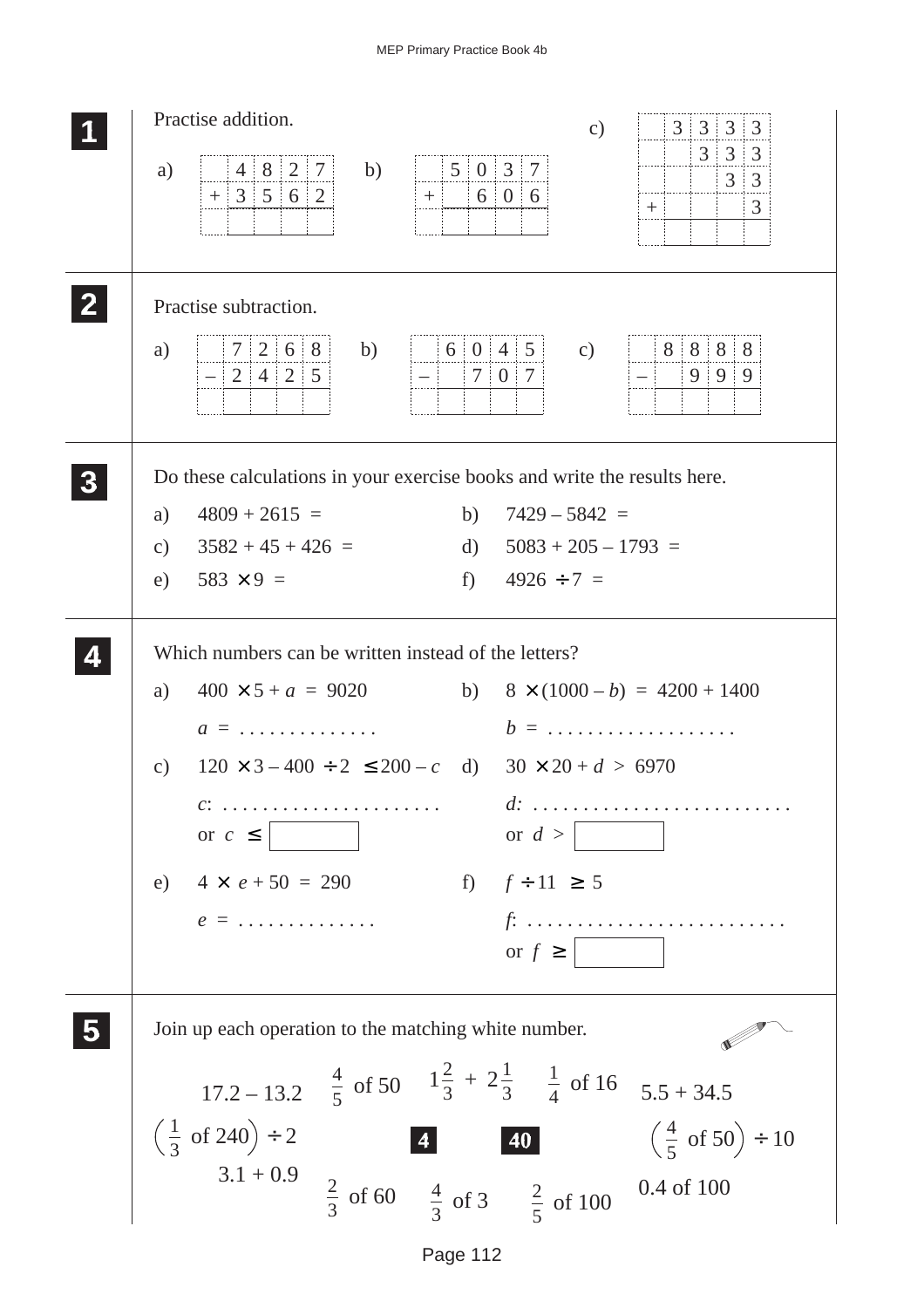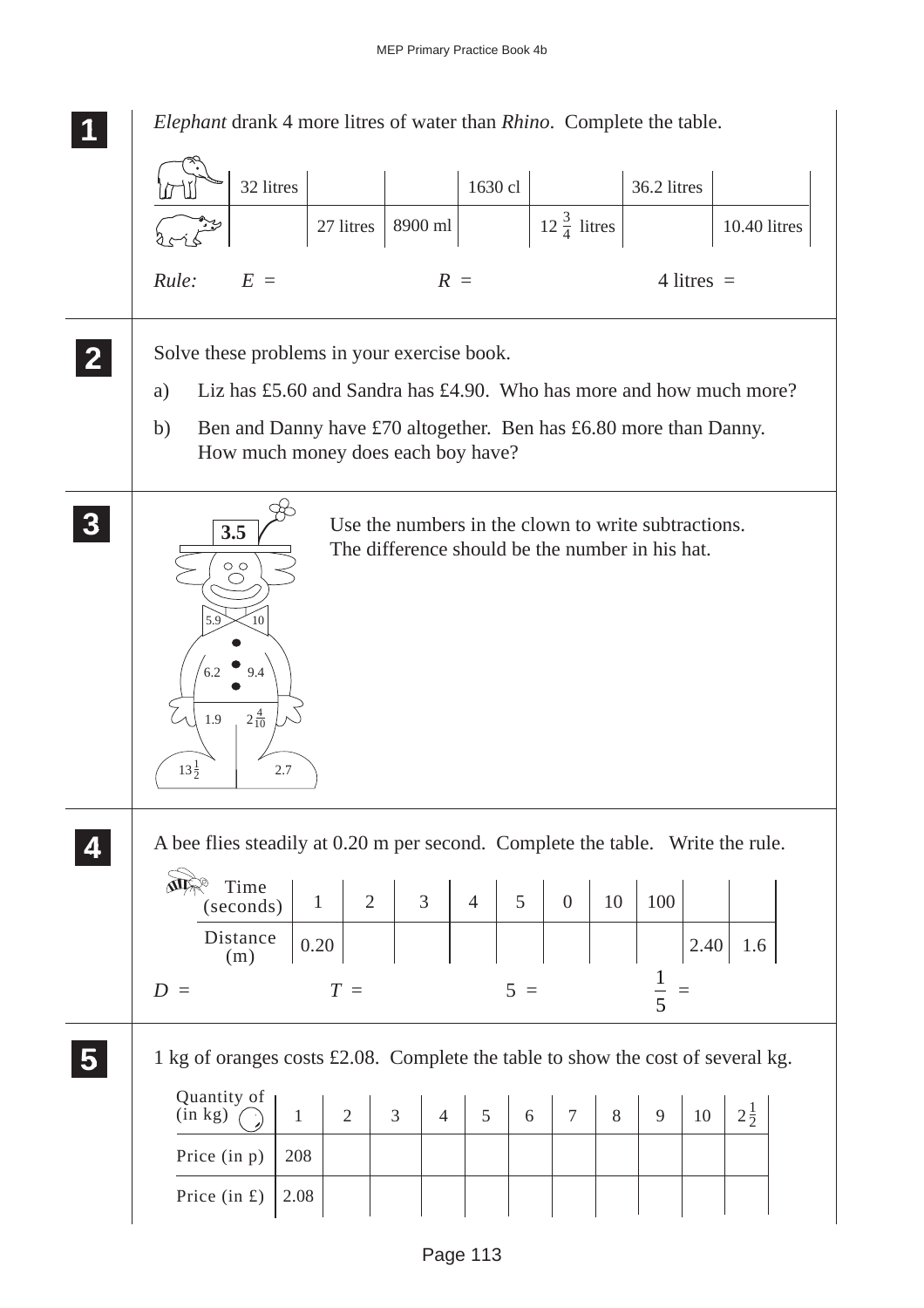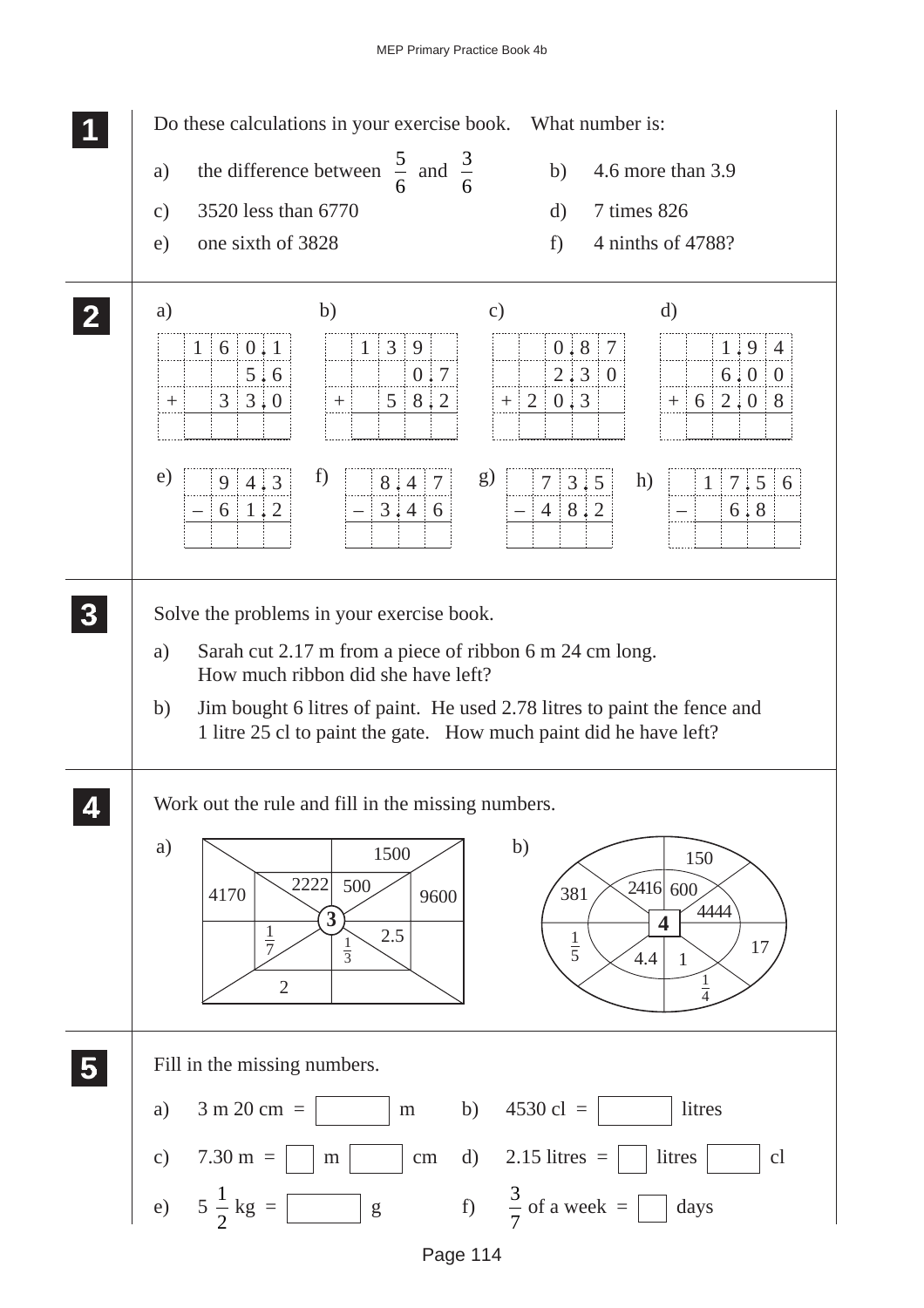|                                                                                                                      | A small bird flies steadily at 0.8 m per second. Complete the table. |          |                |                |                                                |     |     |                         |                  |
|----------------------------------------------------------------------------------------------------------------------|----------------------------------------------------------------------|----------|----------------|----------------|------------------------------------------------|-----|-----|-------------------------|------------------|
| Time (seconds)                                                                                                       | $\overline{2}$<br>$\mathbf{1}$                                       | $3 \mid$ | $\overline{4}$ | 5 <sup>5</sup> | 10                                             | 100 |     |                         | $\boldsymbol{0}$ |
| Distance (m)                                                                                                         | 0.8                                                                  |          |                |                |                                                |     | 160 | 16                      |                  |
| Write the rule: $D = \ldots \ldots \ldots \ldots$ $T = \ldots \ldots \ldots \ldots \ldots \quad 0.8 = \ldots \ldots$ |                                                                      |          |                |                |                                                |     |     |                         |                  |
| Make up the missing descriptions using decimals, fractions and whole numbers.                                        |                                                                      |          |                |                |                                                |     |     |                         |                  |
| Join up the two already given to the matching white number.                                                          |                                                                      |          |                |                |                                                |     |     |                         |                  |
|                                                                                                                      |                                                                      |          |                |                |                                                |     |     |                         |                  |
|                                                                                                                      |                                                                      |          |                |                |                                                |     |     |                         |                  |
|                                                                                                                      |                                                                      |          |                |                |                                                |     |     |                         |                  |
|                                                                                                                      |                                                                      |          | 5              |                |                                                |     |     | $20\frac{1}{4}$ + 29.75 |                  |
| $(\frac{1}{2}$ of 400) ÷ 4                                                                                           |                                                                      |          | 50             |                |                                                |     |     |                         |                  |
|                                                                                                                      |                                                                      |          |                |                |                                                |     |     |                         |                  |
|                                                                                                                      |                                                                      |          |                |                |                                                |     |     |                         |                  |
|                                                                                                                      |                                                                      |          |                |                |                                                |     |     |                         |                  |
| Practise addition and subtraction.                                                                                   |                                                                      |          |                |                |                                                |     |     |                         |                  |
| $527 + 91 =$<br>a)                                                                                                   |                                                                      |          | b)             |                | $4600 + 5100 =$                                |     |     |                         |                  |
| $321 - 239 =$<br>$\mathbf{c})$                                                                                       |                                                                      |          | $\rm d)$       |                | $4270 - 1360 =$                                |     |     |                         |                  |
| e) $470 + 1300 - 420 =$                                                                                              |                                                                      |          |                |                | f) $7500 - 3700 + 2300 =$                      |     |     |                         |                  |
| g) $\frac{1}{5} + \frac{3}{5} - \frac{2}{5} + \frac{1}{5} =$                                                         |                                                                      |          |                |                | h) $\frac{4}{9} + \frac{3}{9} - \frac{2}{9} =$ |     |     |                         |                  |
| i) $0.5 + 0.7 - 0.2 =$                                                                                               |                                                                      |          |                |                | j) $7.3 - 2.5 + 6.8 =$                         |     |     |                         |                  |
| Which numbers can be written instead of the letters?                                                                 |                                                                      |          |                |                |                                                |     |     |                         |                  |
| a)                                                                                                                   | $400 \times 3 - a = 670$                                             |          |                |                | b) $5 \times (100 - b) = 170$                  |     |     |                         |                  |
| $a = \ldots \ldots$                                                                                                  |                                                                      |          |                |                | $b = \ldots \ldots$                            |     |     |                         |                  |
| c) $6 \times c + 40 = 280$                                                                                           |                                                                      |          |                |                | d) $d + 20 \times 40 > 960$                    |     |     |                         |                  |
| $c = \ldots \ldots$                                                                                                  |                                                                      |          |                |                | $d > \ldots \ldots$                            |     |     |                         |                  |
| e) $e \div 9 \ge 4$                                                                                                  |                                                                      |          |                |                | f) $40 \times 3 - 20 \div 10 \le 100 + f$      |     |     |                         |                  |
| $e \geq \ldots$                                                                                                      |                                                                      |          |                |                | $f \geq \ldots \ldots$                         |     |     |                         |                  |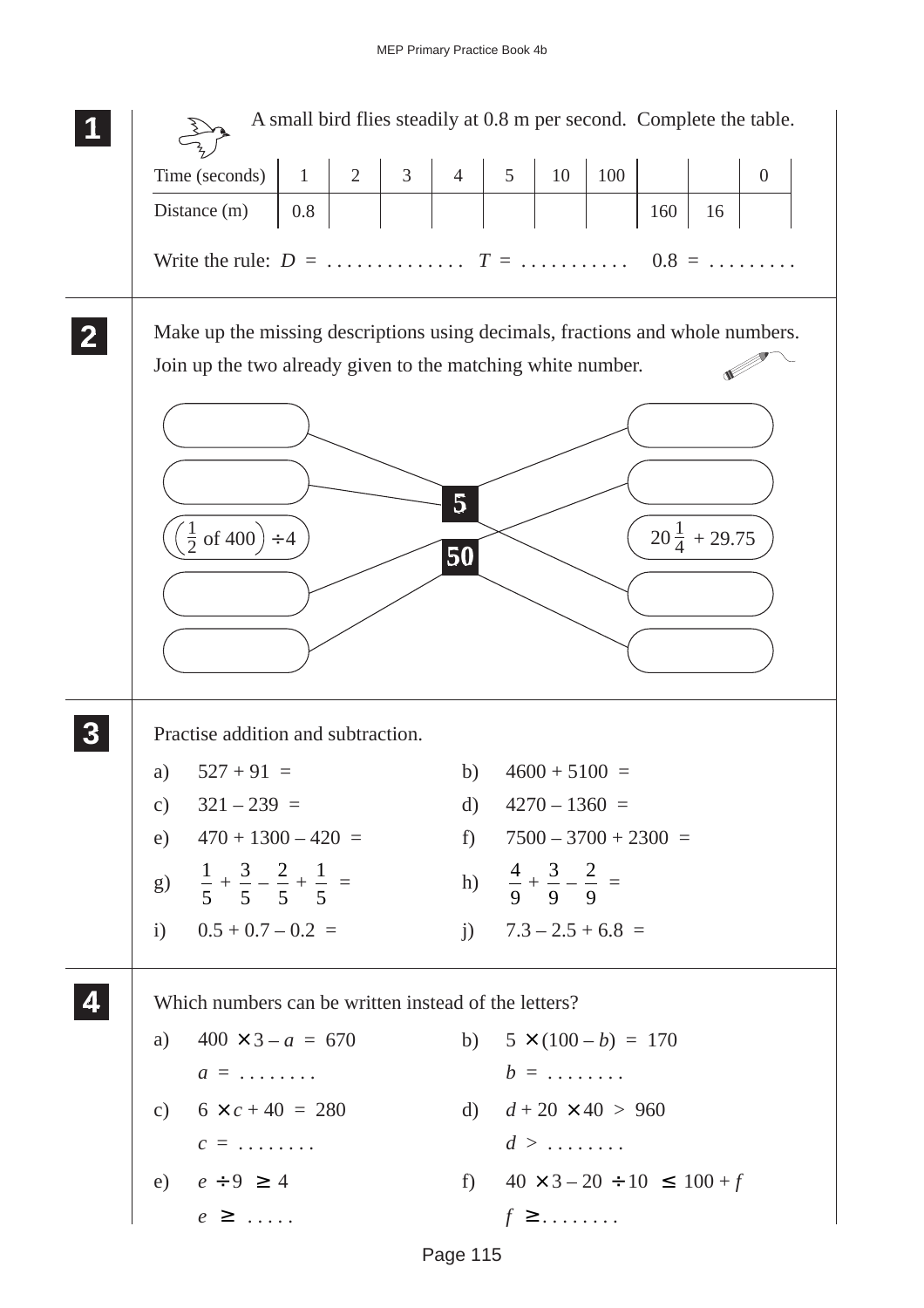

An art gallery put on an exhibition of paintings by a famous artist. The graph shows the number of visitors (rounded to the nearest 1000) each month for a year.

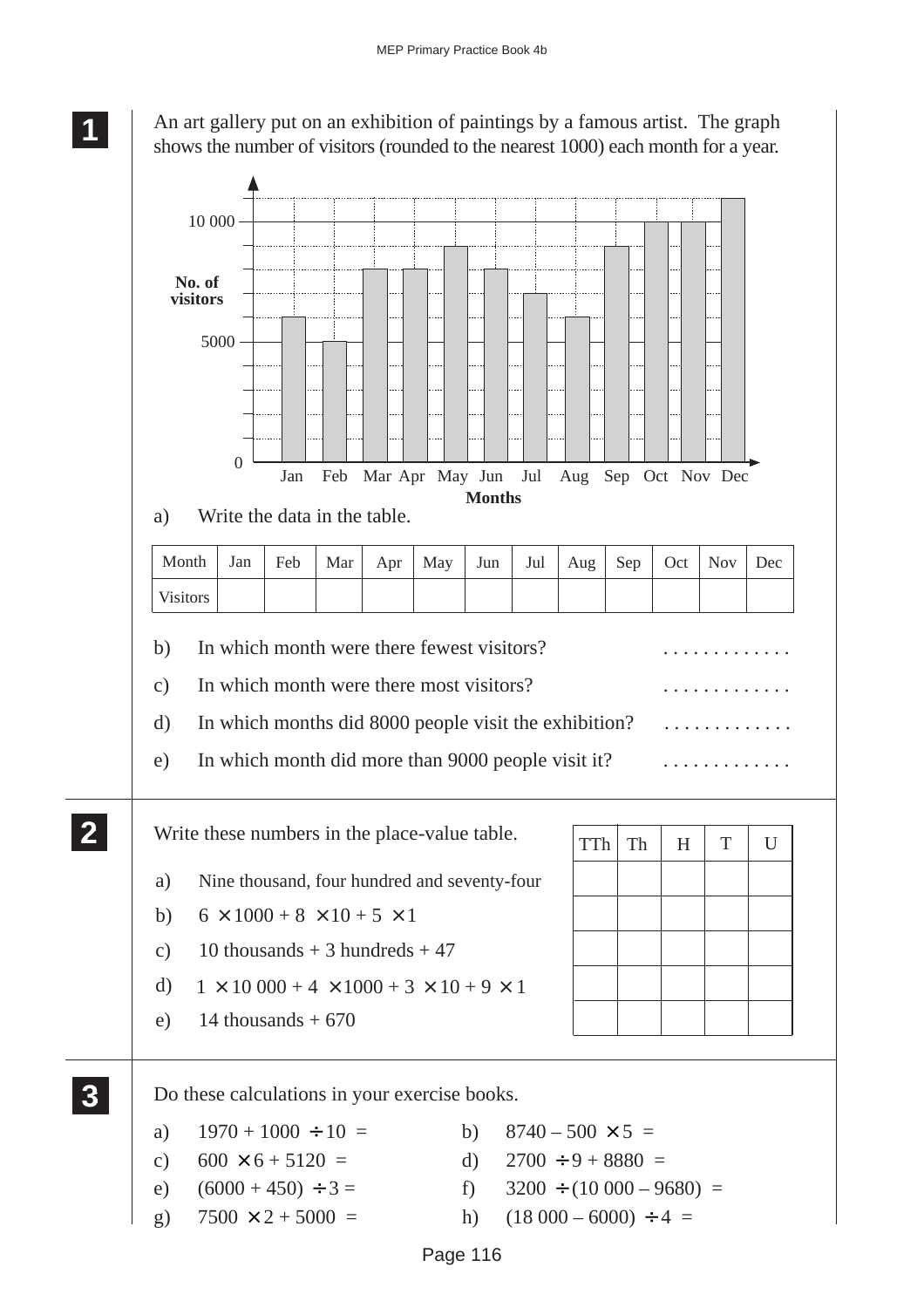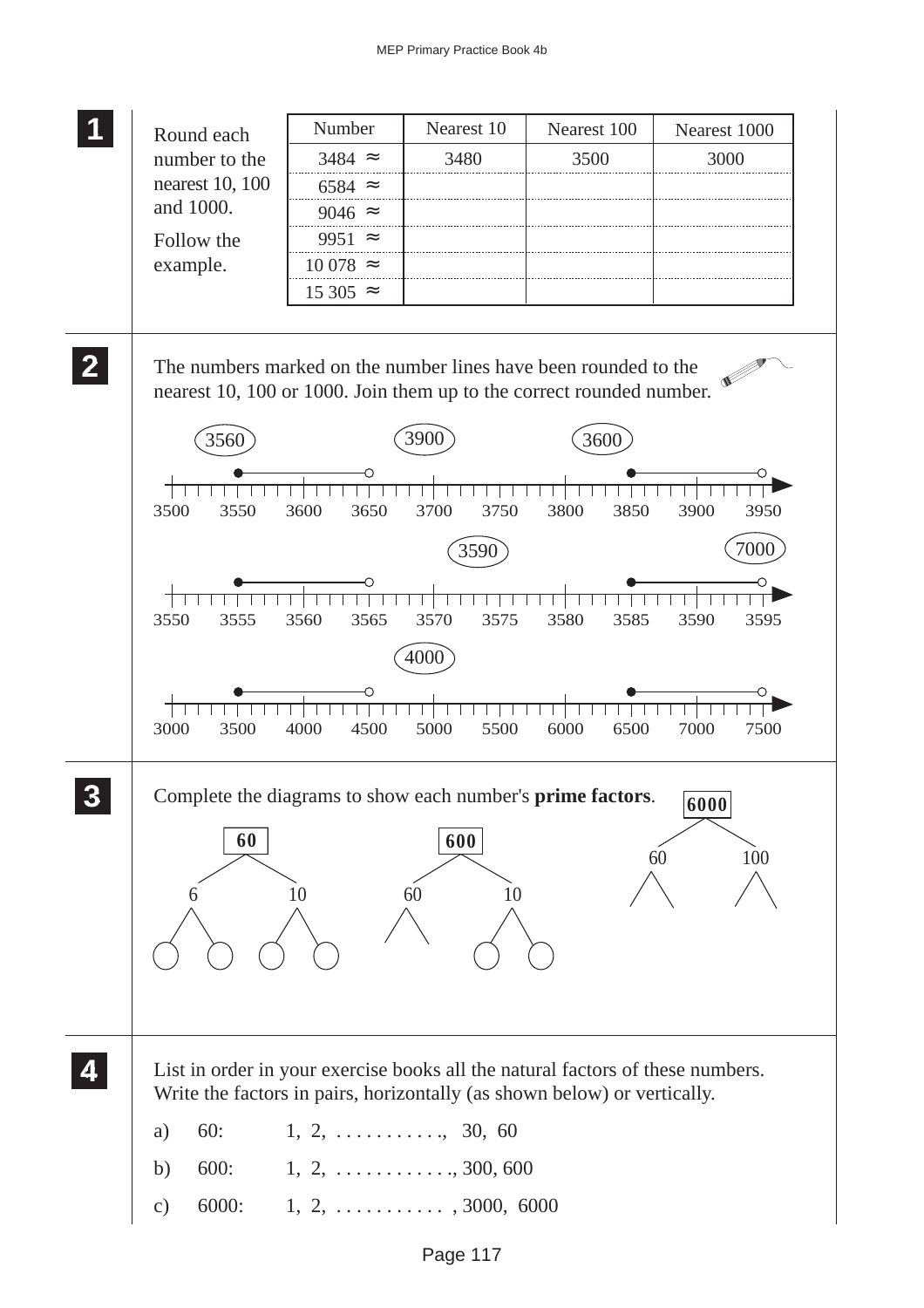|              | Write these numbers as digits. Colour the even numbers. Tick the numbers<br>which are divisible by 3.  |
|--------------|--------------------------------------------------------------------------------------------------------|
|              | 5 thousands + 7 hundreds + 6 units $=$<br>a)                                                           |
|              | 6 thousands + 8 tens $=$<br>b)                                                                         |
|              | 3 thousands + 4 hundreds + 9 tens + 1 unit =<br>$\mathcal{C}$ )                                        |
|              | 16 hundreds $+ 2$ tens $=$<br>d)                                                                       |
|              | 13 thousands + 7 hundreds + 11 tens =<br>e)                                                            |
|              |                                                                                                        |
| $\mathbf{2}$ | Add 1, 10, 100<br>Number<br>$+1000$<br>$+10$<br>$+100$<br>$+1$                                         |
|              | and 1000 to the<br>5999<br>numbers in the table.                                                       |
|              | 6899                                                                                                   |
|              | 4099<br>7009                                                                                           |
|              |                                                                                                        |
|              | Do the calculations in the easiest order.                                                              |
|              | $1720 + 470 + 280 + 530 =$<br>a)                                                                       |
|              | $3 \times 5 \times 70 \times 20 =$<br>b)                                                               |
|              | $7100 + 730 + 900 + 170 =$<br>$\mathbf{c})$                                                            |
|              | $2 \times 7 \times 50 \times 9 =$<br>$\mathbf{d}$                                                      |
|              | $\sim$<br>Circle the numbers which are exactly divisible by 1000.                                      |
|              | $\frac{5}{6}$<br>$\frac{3}{4}$<br>$\frac{1}{3}$<br>b)<br>a)<br>c)<br>Each rectangle is 1 unit. Colour: |
|              | How much did you colour altogether?                                                                    |
|              |                                                                                                        |
|              | This line segment is 1 unit long. $\longmapsto$<br>1 unit                                              |
|              | Write the lengths of these line segments as a fraction and as a decimal.                               |
|              | $\mathbf{b}$<br>a)<br>$+$ $+$ $ +$                                                                     |
|              | $\mathcal{C}$ )                                                                                        |
|              | d)<br>e)                                                                                               |
|              | What is the total length of the 5 line segments?                                                       |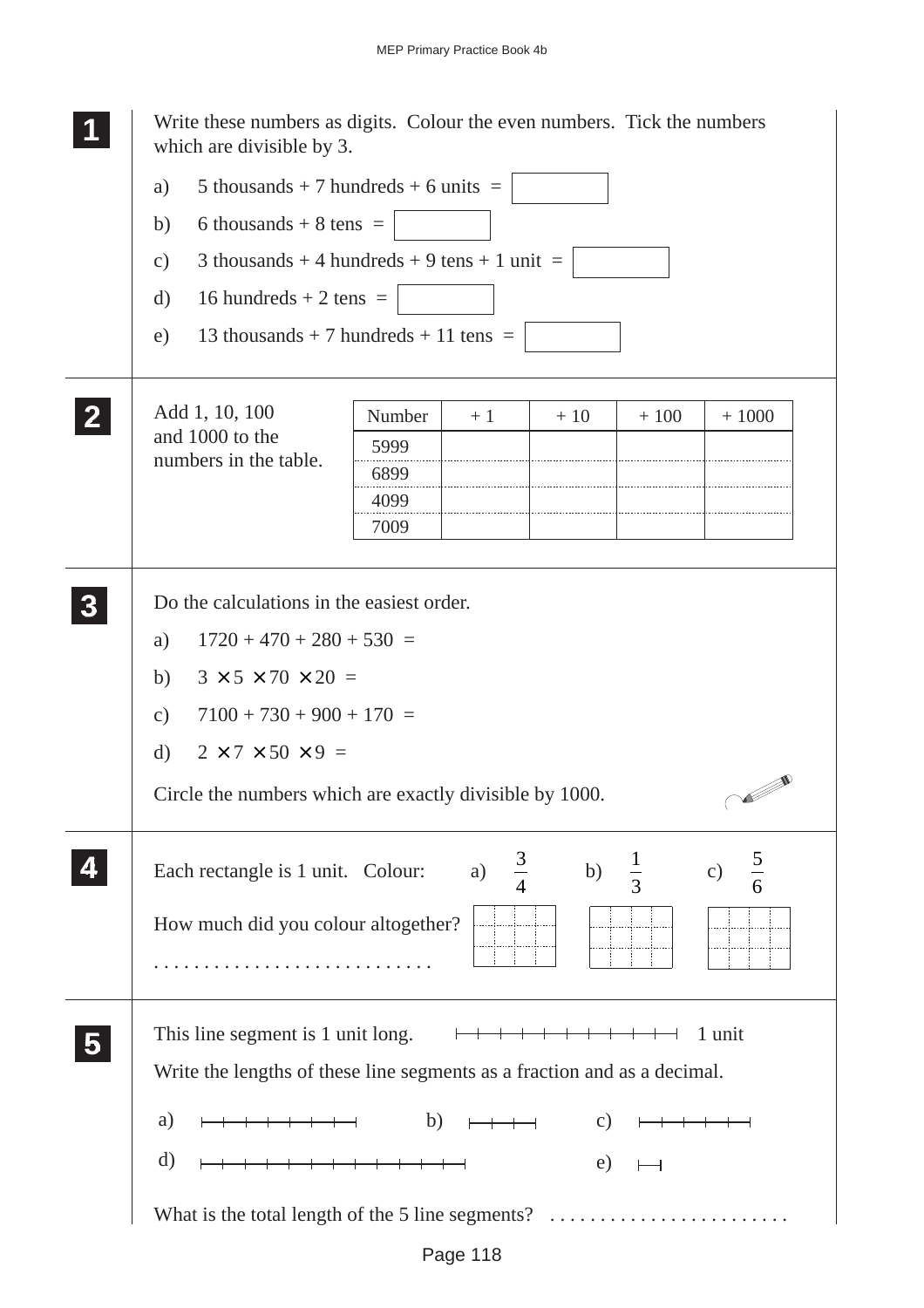| less than<br>greater than<br>less than<br>greater than<br>Tens<br>Hundreds<br>Thousands<br>Mark the natural numbers which round to 800 as the nearest whole ten.<br>a)<br>785<br>790<br>800<br>810<br>795<br>805<br>815<br>b)<br>╅╾┯<br>तत<br>650<br>700<br>750<br>800<br>850<br>900<br>950<br>Fill in the table<br>Smallest<br><b>Numbers</b><br>Greatest<br>as far as you can.<br>2-digits<br>3-digits<br>4-digits<br>5-digits<br>6-digits<br>$1 \leq$ number $\leq 40$<br>Factor of 40<br>Factor of 24<br>set.<br>Factor of 30<br>b) MCXI<br>c) $244$ d) $2017$<br>a) LXXI<br>e) 69 |  | 3572 |  | 10 324 |
|----------------------------------------------------------------------------------------------------------------------------------------------------------------------------------------------------------------------------------------------------------------------------------------------------------------------------------------------------------------------------------------------------------------------------------------------------------------------------------------------------------------------------------------------------------------------------------------|--|------|--|--------|
|                                                                                                                                                                                                                                                                                                                                                                                                                                                                                                                                                                                        |  |      |  |        |
|                                                                                                                                                                                                                                                                                                                                                                                                                                                                                                                                                                                        |  |      |  |        |
|                                                                                                                                                                                                                                                                                                                                                                                                                                                                                                                                                                                        |  |      |  |        |
|                                                                                                                                                                                                                                                                                                                                                                                                                                                                                                                                                                                        |  |      |  |        |
| Mark the natural numbers which round to 800 as the nearest whole hundred.<br>How many?<br>Write the natural numbers<br>from 1 to 40 in the correct<br>Write Arabic numbers in Roman numerals and Roman numerals in Arabic numbers.<br>f) MMDCC                                                                                                                                                                                                                                                                                                                                         |  |      |  |        |
|                                                                                                                                                                                                                                                                                                                                                                                                                                                                                                                                                                                        |  |      |  |        |
|                                                                                                                                                                                                                                                                                                                                                                                                                                                                                                                                                                                        |  |      |  |        |
|                                                                                                                                                                                                                                                                                                                                                                                                                                                                                                                                                                                        |  |      |  |        |
|                                                                                                                                                                                                                                                                                                                                                                                                                                                                                                                                                                                        |  |      |  |        |
|                                                                                                                                                                                                                                                                                                                                                                                                                                                                                                                                                                                        |  |      |  |        |
|                                                                                                                                                                                                                                                                                                                                                                                                                                                                                                                                                                                        |  |      |  |        |
|                                                                                                                                                                                                                                                                                                                                                                                                                                                                                                                                                                                        |  |      |  |        |
|                                                                                                                                                                                                                                                                                                                                                                                                                                                                                                                                                                                        |  |      |  |        |
|                                                                                                                                                                                                                                                                                                                                                                                                                                                                                                                                                                                        |  |      |  |        |
|                                                                                                                                                                                                                                                                                                                                                                                                                                                                                                                                                                                        |  |      |  |        |
|                                                                                                                                                                                                                                                                                                                                                                                                                                                                                                                                                                                        |  |      |  |        |
|                                                                                                                                                                                                                                                                                                                                                                                                                                                                                                                                                                                        |  |      |  |        |
|                                                                                                                                                                                                                                                                                                                                                                                                                                                                                                                                                                                        |  |      |  |        |
|                                                                                                                                                                                                                                                                                                                                                                                                                                                                                                                                                                                        |  |      |  |        |
|                                                                                                                                                                                                                                                                                                                                                                                                                                                                                                                                                                                        |  |      |  |        |
|                                                                                                                                                                                                                                                                                                                                                                                                                                                                                                                                                                                        |  |      |  |        |
|                                                                                                                                                                                                                                                                                                                                                                                                                                                                                                                                                                                        |  |      |  |        |
|                                                                                                                                                                                                                                                                                                                                                                                                                                                                                                                                                                                        |  |      |  |        |
|                                                                                                                                                                                                                                                                                                                                                                                                                                                                                                                                                                                        |  |      |  |        |
|                                                                                                                                                                                                                                                                                                                                                                                                                                                                                                                                                                                        |  |      |  |        |
|                                                                                                                                                                                                                                                                                                                                                                                                                                                                                                                                                                                        |  |      |  |        |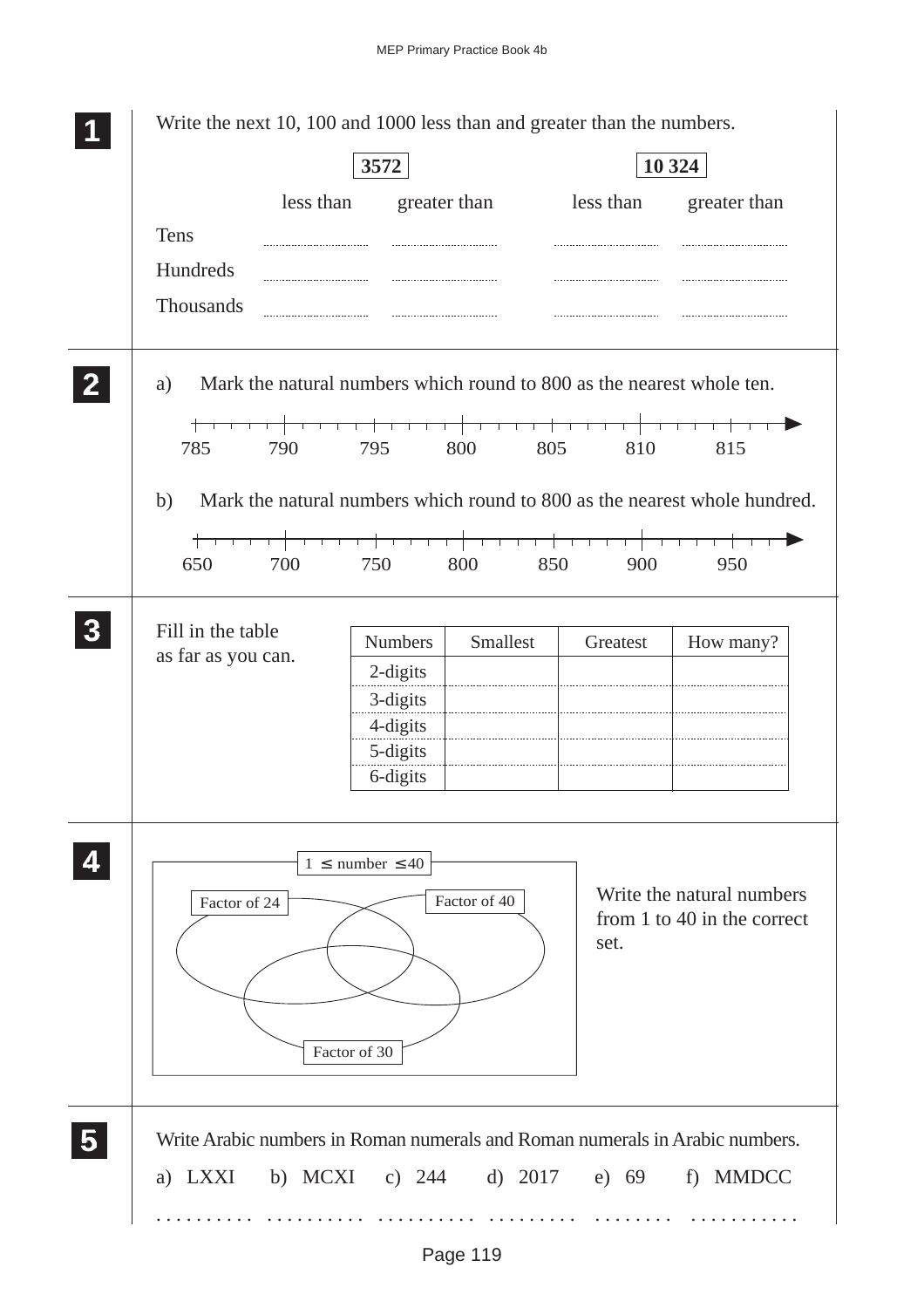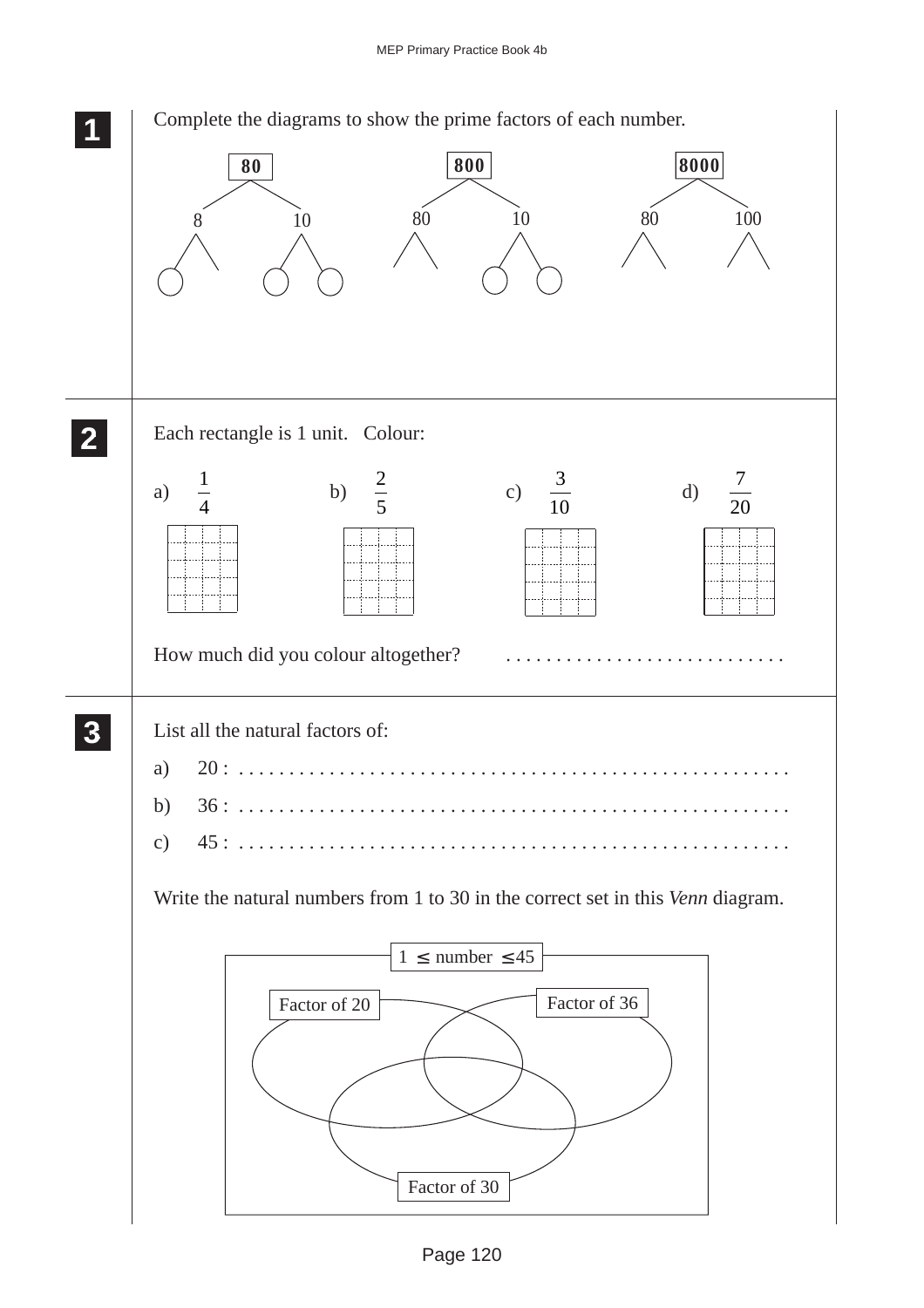|              |               | Do the calculations in your exercise book. Write only the results here.                                                                                                                                             |
|--------------|---------------|---------------------------------------------------------------------------------------------------------------------------------------------------------------------------------------------------------------------|
|              | a)            | Which number is 1530 less than 4390?                                                                                                                                                                                |
|              | b)            | Which number is added to 4850 to make 10 000?                                                                                                                                                                       |
|              | $\mathbf{c})$ | Which number is 4 times 534 ?                                                                                                                                                                                       |
|              | d)            | Which number is a quarter of 5340?                                                                                                                                                                                  |
|              | e)            | Which number is the sum of 347 and 2430?                                                                                                                                                                            |
|              | f)            | Which number is the quotient of 5400 and 9?                                                                                                                                                                         |
| $\mathbf{2}$ |               | Do the calculations in your exercise book. Write only the results here.                                                                                                                                             |
|              | a)            | Add up the natural numbers which are not less than 1375<br>and not more than 1378.                                                                                                                                  |
|              | b)            | Multiply the natural numbers which are greater than<br>or equal to 8 and less than 12.                                                                                                                              |
|              | a)            | List the natural numbers which round to 4250 to the nearest ten and<br>$\mathbf{i}$<br>are even numbers                                                                                                             |
|              |               | $\mathbf{ii}$                                                                                                                                                                                                       |
|              | b)            | In your exercise book list the natural numbers which round to 7600 to the<br>nearest hundred and                                                                                                                    |
|              |               | have only odd digits<br>$\mathbf{i}$<br>$\mathbf{ii}$<br>have the digit 1 in the tens column.                                                                                                                       |
|              |               | Solve this problem in your exercise book. Write only the answer here.<br>We have two iron pipes, each 6 m 40 cm long. Then we weld a 1 m length of<br>pipe to one of them and an 80 cm length of pipe to the other. |
|              |               | How much longer will one pipe be than the other?                                                                                                                                                                    |
|              |               | Solve the problem in your exercise book. Write only the answers here.                                                                                                                                               |
|              |               | When they were born, Peter weighed 2800 g and Jill weighed 3 kg 250 g.                                                                                                                                              |
|              | a)            | Who was heavier at birth and by how much?                                                                                                                                                                           |
|              | b)            | Within a month, both babies had put on 400 g in weight.                                                                                                                                                             |
|              |               | Which baby was heavier now and by how much?                                                                                                                                                                         |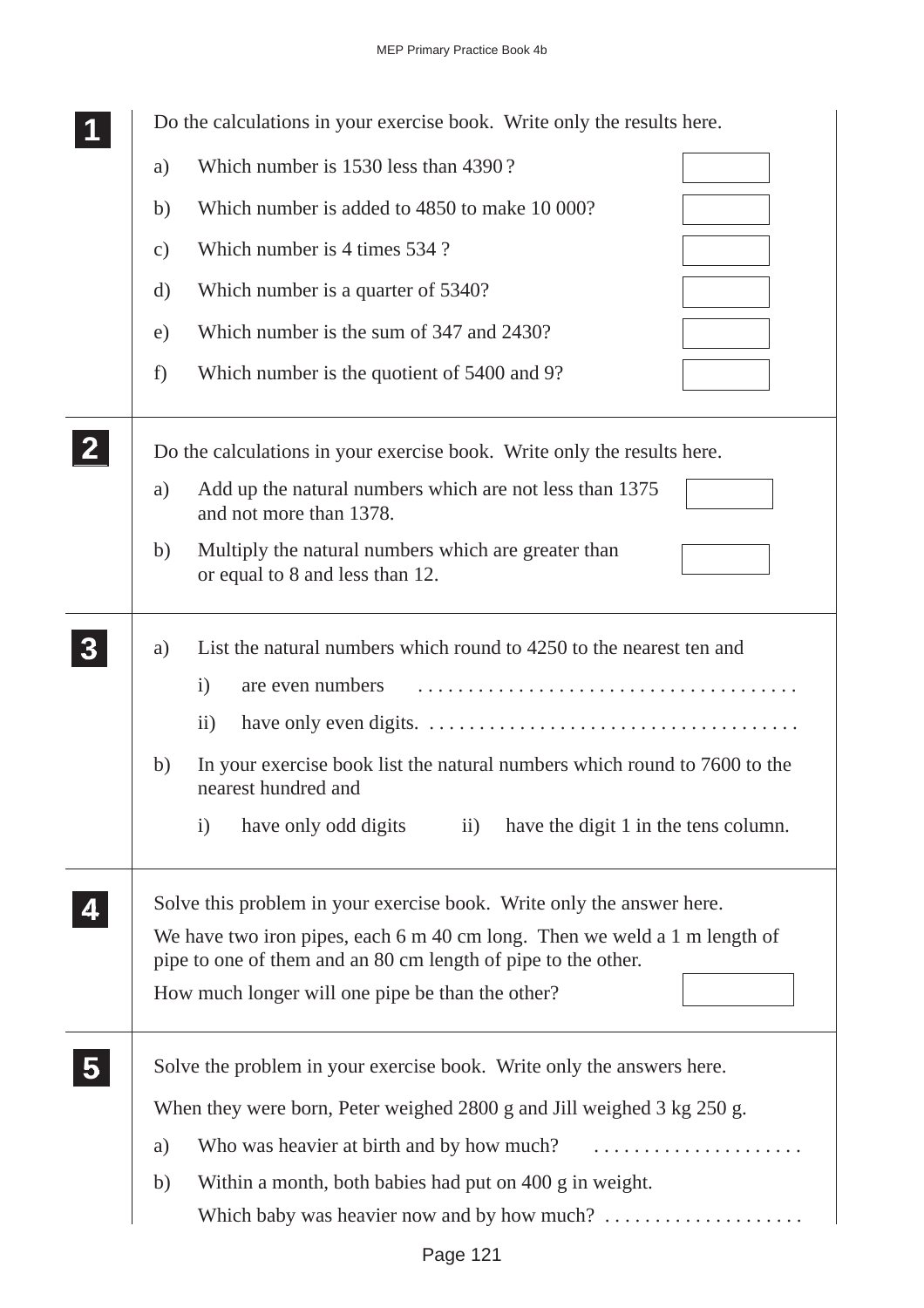

Page 122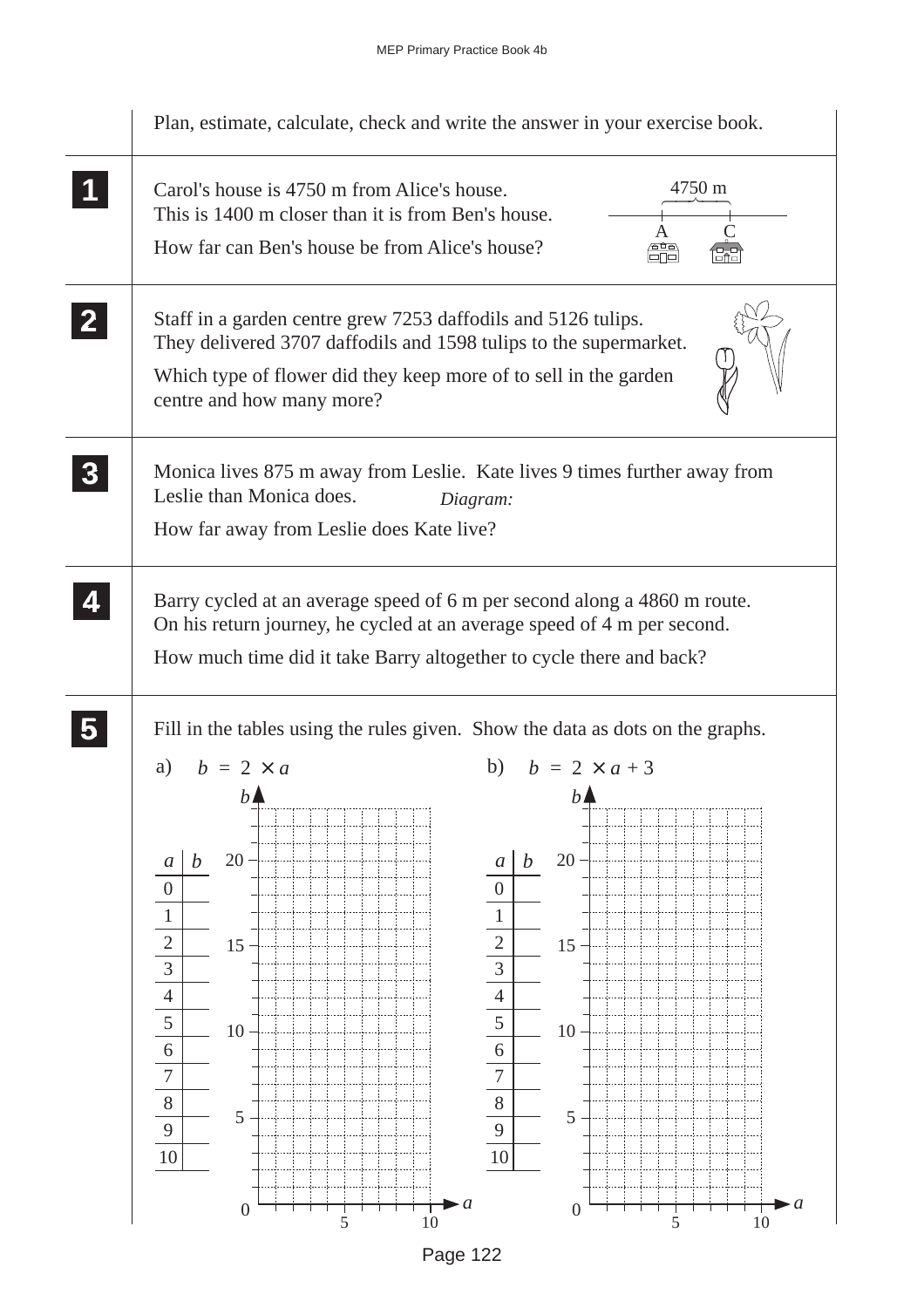|                  | Which is more? How many more? Write the missing signs and the differences.                                                                                                                                                                                                                                                                                                                                                                                                                                           |
|------------------|----------------------------------------------------------------------------------------------------------------------------------------------------------------------------------------------------------------------------------------------------------------------------------------------------------------------------------------------------------------------------------------------------------------------------------------------------------------------------------------------------------------------|
|                  | $20 \times 20 + 6 \times 7$ b) $35 \times 18$<br>$26 \times 27$<br>$35 \times 10 + 35 \times 8$<br>a)                                                                                                                                                                                                                                                                                                                                                                                                                |
|                  |                                                                                                                                                                                                                                                                                                                                                                                                                                                                                                                      |
|                  | $40 \times 24 + 7$ d)<br>$59 \times 32$<br>$60 \times 32 - 32$<br>$47 \times 24$<br>c)                                                                                                                                                                                                                                                                                                                                                                                                                               |
|                  |                                                                                                                                                                                                                                                                                                                                                                                                                                                                                                                      |
|                  |                                                                                                                                                                                                                                                                                                                                                                                                                                                                                                                      |
|                  | Fill in the missing numbers.                                                                                                                                                                                                                                                                                                                                                                                                                                                                                         |
|                  | 1 litre $=$<br>$7$ litres $=$<br>cl<br>$4$ litres $=$<br>a)<br>cl<br>cl                                                                                                                                                                                                                                                                                                                                                                                                                                              |
|                  | $4 \text{ m} =$<br>$1 \text{ m} =$<br>$7 \text{ m} =$<br>b)<br>mm<br>mm<br>$\rm mm$                                                                                                                                                                                                                                                                                                                                                                                                                                  |
|                  | $4 \text{ kg} =$<br>$1 \text{ kg} =$<br>$7 \text{ kg} =$<br>$\mathbf{c})$<br>g<br>g<br>g                                                                                                                                                                                                                                                                                                                                                                                                                             |
|                  | $100$ cl =<br>litres<br>$300 \text{ cl } =$<br>litres<br>$800 \text{ cl } =$<br>litres<br>$\rm d)$                                                                                                                                                                                                                                                                                                                                                                                                                   |
|                  | $1000$ mm $=$<br>$3000$ mm =<br>$300$ mm =<br>e)<br>${\rm m}$<br>${\rm m}$<br>${\rm m}$                                                                                                                                                                                                                                                                                                                                                                                                                              |
|                  | $1000 g =$<br>8000 $g =$<br>$800 \text{ g} =$<br>kg<br>kg<br>f)<br>kg                                                                                                                                                                                                                                                                                                                                                                                                                                                |
|                  |                                                                                                                                                                                                                                                                                                                                                                                                                                                                                                                      |
| $\boldsymbol{3}$ | Fill in the missing numbers.                                                                                                                                                                                                                                                                                                                                                                                                                                                                                         |
|                  | $rac{3}{5}$ m = [<br>$\frac{6}{5}$ m =<br>$\frac{1}{5}$ m = $\left[$<br>a)<br>cm<br>cm<br>$\rm cm$                                                                                                                                                                                                                                                                                                                                                                                                                   |
|                  | $0.1 m =$<br>$0.6 m =$<br>b)<br>$1.5 m =$<br>$\rm mm$<br>mm<br>$\rm mm$                                                                                                                                                                                                                                                                                                                                                                                                                                              |
|                  | $\frac{2}{4}$ kg =<br>$\frac{3}{4}$ kg =<br>$\frac{1}{4}$ kg                                                                                                                                                                                                                                                                                                                                                                                                                                                         |
|                  | $\mathbf{c})$<br>g<br>g<br>g                                                                                                                                                                                                                                                                                                                                                                                                                                                                                         |
|                  | $0.5 \text{ kg}$ =<br>$1.4 \text{ kg} =$<br>$0.1 \text{ kg} =$<br>d)<br>$g\,$<br>$\mathbf{g}% _{T}=\mathbf{g}_{T}=\mathbf{g}_{T}=\mathbf{g}_{T}=\mathbf{g}_{T}=\mathbf{g}_{T}=\mathbf{g}_{T}=\mathbf{g}_{T}=\mathbf{g}_{T}=\mathbf{g}_{T}=\mathbf{g}_{T}=\mathbf{g}_{T}=\mathbf{g}_{T}=\mathbf{g}_{T}=\mathbf{g}_{T}=\mathbf{g}_{T}=\mathbf{g}_{T}=\mathbf{g}_{T}=\mathbf{g}_{T}=\mathbf{g}_{T}=\mathbf{g}_{T}=\mathbf{g}_{T}=\mathbf{g}_{T}=\mathbf{g}_{T}=\mathbf{g}_{T}=\mathbf{g}_{T}=\mathbf{g}_{T}=\math$<br>g |
|                  |                                                                                                                                                                                                                                                                                                                                                                                                                                                                                                                      |
|                  | Which is more? How many more? Fill in the missing signs and differences.                                                                                                                                                                                                                                                                                                                                                                                                                                             |
|                  | $\frac{4}{5}$ of 40 b) $\frac{3}{8}$ of 64<br>$\frac{3}{6}$ of 48<br>$\frac{5}{6}$ of 36<br>a)                                                                                                                                                                                                                                                                                                                                                                                                                       |
|                  |                                                                                                                                                                                                                                                                                                                                                                                                                                                                                                                      |
|                  |                                                                                                                                                                                                                                                                                                                                                                                                                                                                                                                      |
|                  |                                                                                                                                                                                                                                                                                                                                                                                                                                                                                                                      |
|                  | Three sevenths of a piece of ribbon was cut off<br>and 80 cm of ribbon was left.                                                                                                                                                                                                                                                                                                                                                                                                                                     |
|                  | What length of ribbon was cut off?<br>a)                                                                                                                                                                                                                                                                                                                                                                                                                                                                             |
|                  | What length was the original ribbon?<br>b)                                                                                                                                                                                                                                                                                                                                                                                                                                                                           |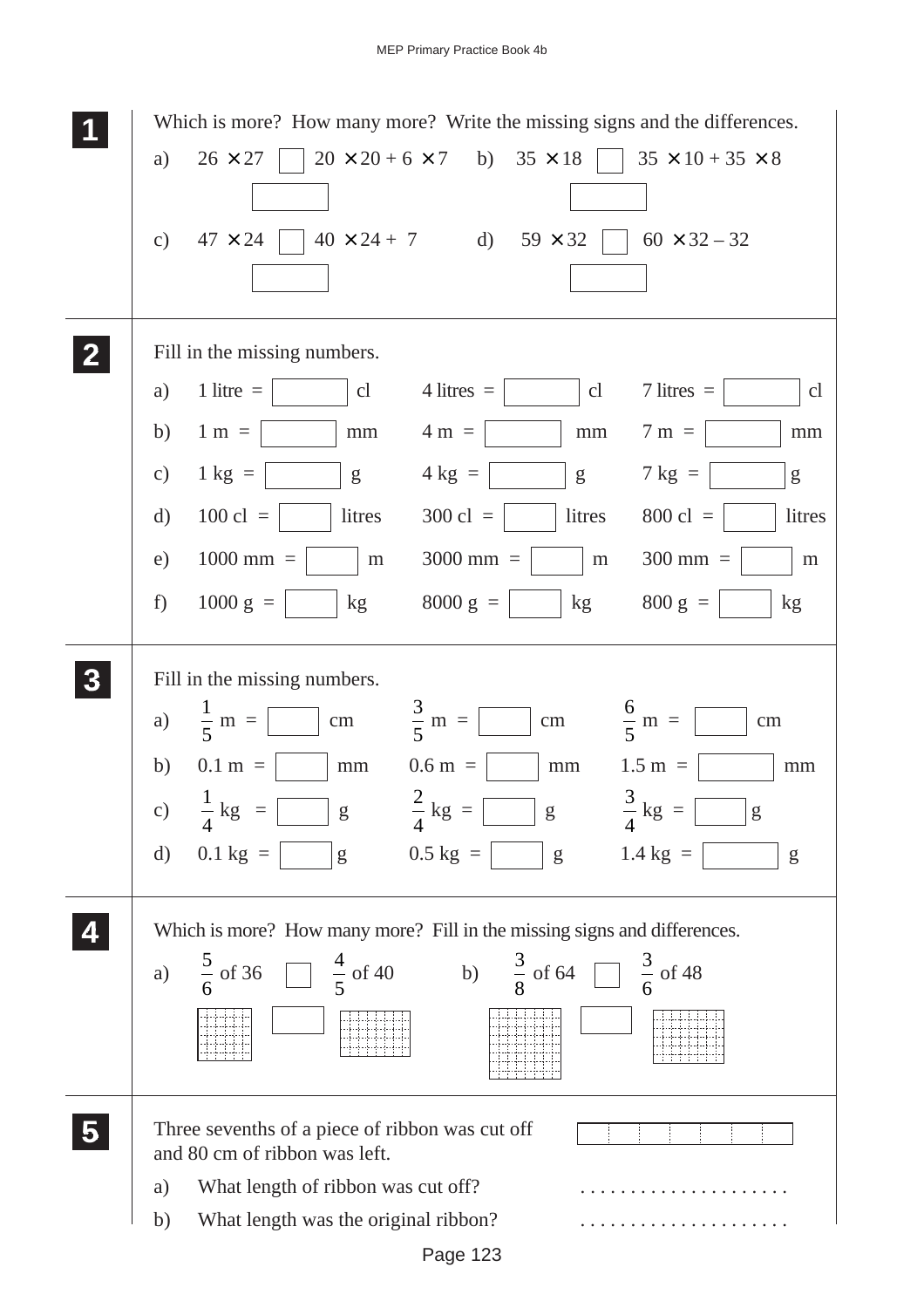|   | a)                                               |                | How much time has passed between:<br>1 January and 15 March in year which is not a leap year:                                                                       |         |                                  |                 |                   |    |         |    |          |      |  |
|---|--------------------------------------------------|----------------|---------------------------------------------------------------------------------------------------------------------------------------------------------------------|---------|----------------------------------|-----------------|-------------------|----|---------|----|----------|------|--|
|   |                                                  |                | $\text{days} =$                                                                                                                                                     | weeks   |                                  | $days =$        |                   |    | months  |    |          | days |  |
|   | b)<br>$\mathbf{c})$                              |                | 20 May and 10 September:<br>$\text{days} =  $ weeks<br>20 August and 24 December?                                                                                   |         |                                  |                 | $\text{days} =  $ |    | months  |    |          | days |  |
|   |                                                  |                | $\text{days} =$                                                                                                                                                     | weeks   |                                  | $\text{days} =$ |                   |    | months  |    |          | days |  |
|   |                                                  |                | The first bus in the morning leaves the depot at 05:30 and then buses leave every<br>12 minutes after that. List the times that the first 10 buses leave the depot. |         |                                  |                 |                   |    |         |    |          |      |  |
|   |                                                  |                | Write these time intervals in increasing order.<br>$\frac{3}{4}$ hour, $1\frac{1}{4}$ hours, 1 hour 10 minutes, $\frac{1}{3}$ hour, 25 minutes, $\frac{2}{3}$ hour  |         |                                  |                 |                   |    |         |    |          |      |  |
|   |                                                  |                |                                                                                                                                                                     |         |                                  |                 |                   |    |         |    |          |      |  |
|   | Fill in the table.                               |                |                                                                                                                                                                     |         |                                  |                 |                   |    |         |    |          |      |  |
|   | Part<br>of it                                    | 1 hour         | 2 hours                                                                                                                                                             | 5 hours | <b>Amount of time</b><br>6 hours |                 | 8 hours           |    | 9 hours |    | 10 hours |      |  |
|   | $\frac{1}{2}$                                    |                |                                                                                                                                                                     |         |                                  |                 |                   |    |         |    |          |      |  |
|   | $\frac{1}{4}$                                    |                |                                                                                                                                                                     |         |                                  |                 |                   |    |         |    |          |      |  |
|   | $\frac{1}{5}$                                    |                |                                                                                                                                                                     |         |                                  |                 |                   |    |         |    |          |      |  |
|   | $\frac{1}{10}$                                   |                |                                                                                                                                                                     |         |                                  |                 |                   |    |         |    |          |      |  |
|   | $\frac{3}{4}$                                    |                |                                                                                                                                                                     |         |                                  |                 |                   |    |         |    |          |      |  |
|   | $rac{3}{5}$<br>$\frac{3}{10}$                    |                |                                                                                                                                                                     |         |                                  |                 |                   |    |         |    |          |      |  |
| 5 |                                                  |                | In my right-hand pocket I have some $£1$ coins. In my left-hand pocket I have the<br>same number of £2 coins and a £5 note. How much could be in my pockets?        |         |                                  |                 |                   |    |         |    |          |      |  |
|   | $R_{\,(\textbf{\textit{f}}\textbf{\textit{t}})}$ | $\overline{0}$ | $\overline{2}$                                                                                                                                                      | 5       | 6                                | 8               | 9                 | 10 |         | 12 | 13       |      |  |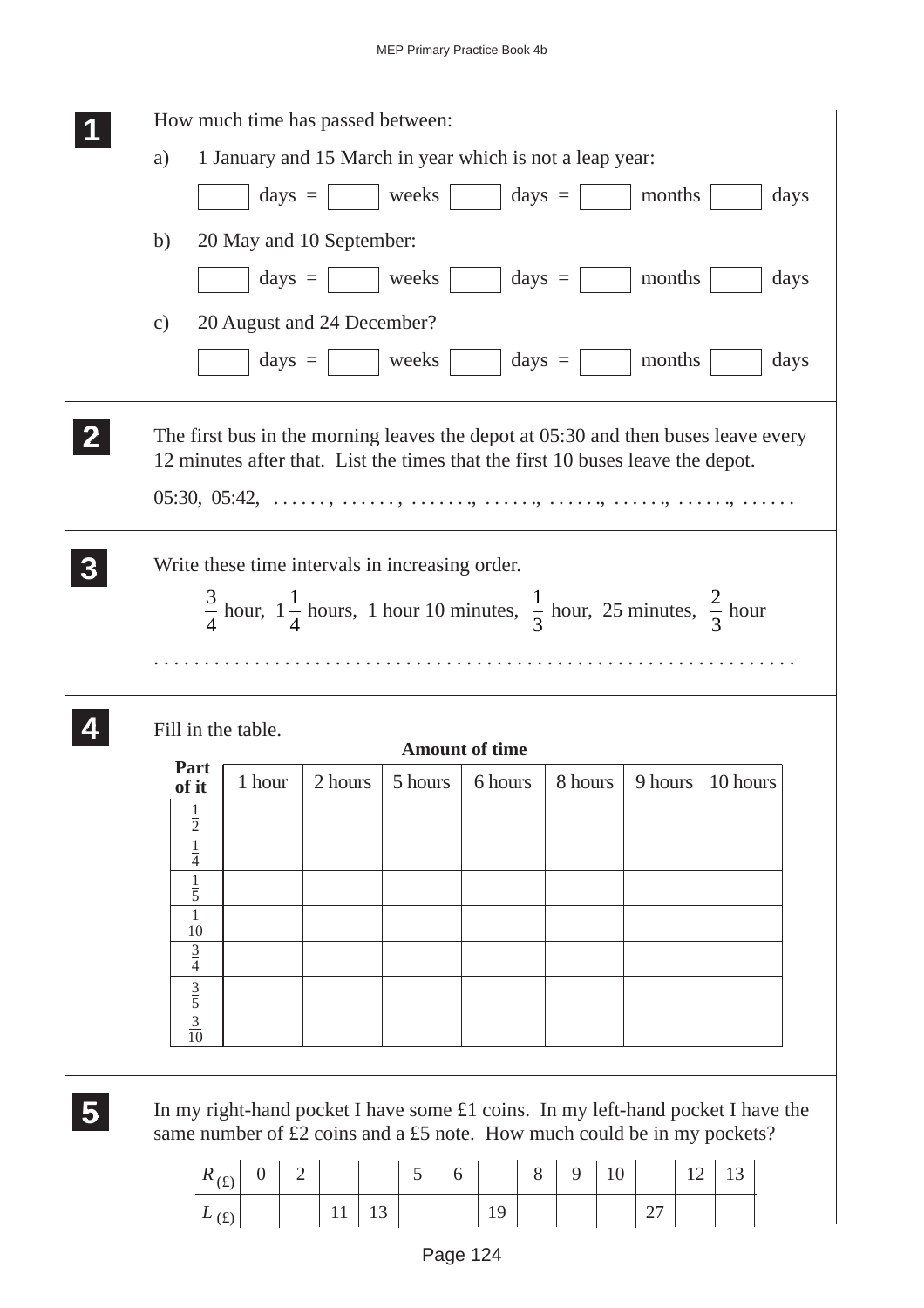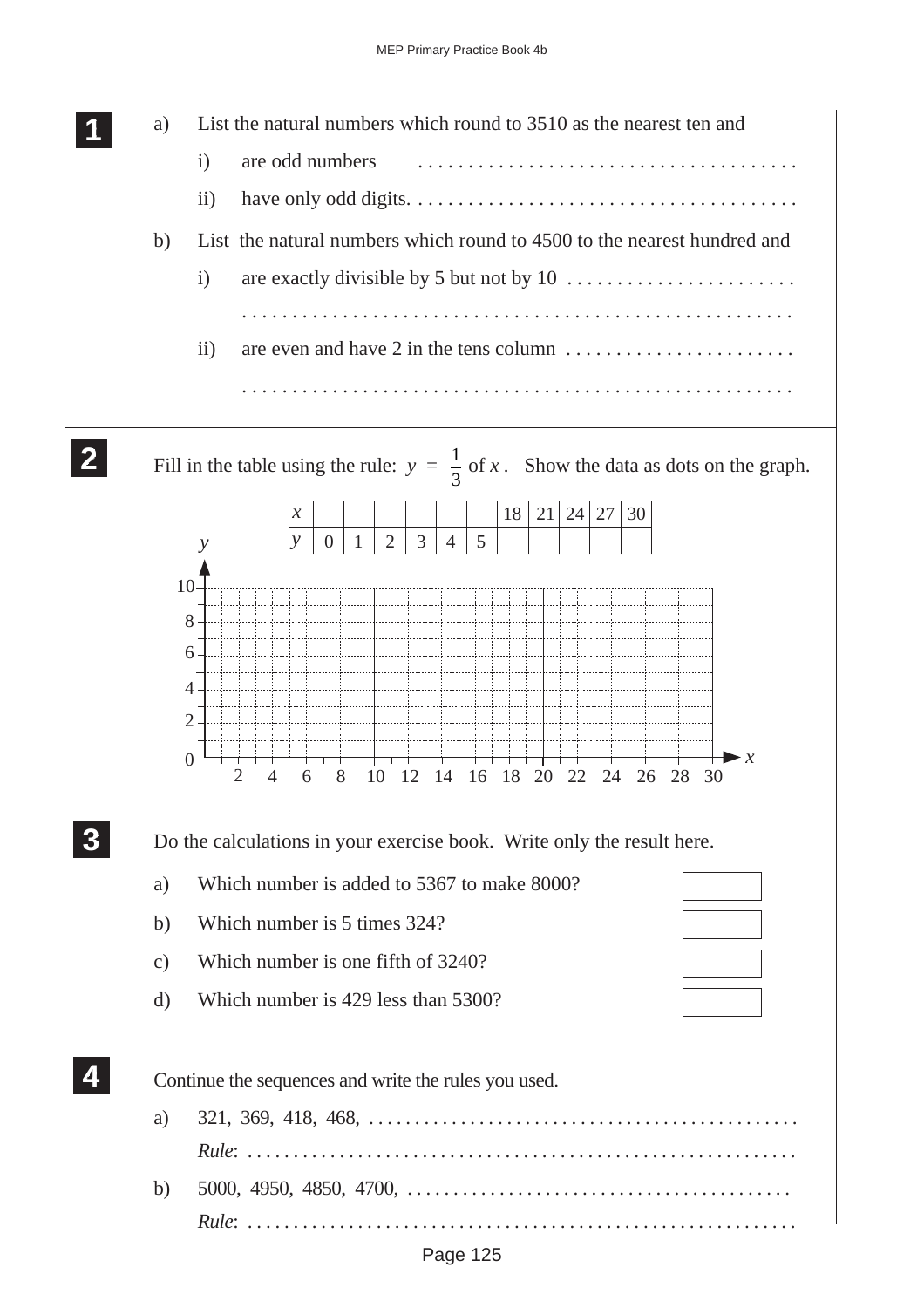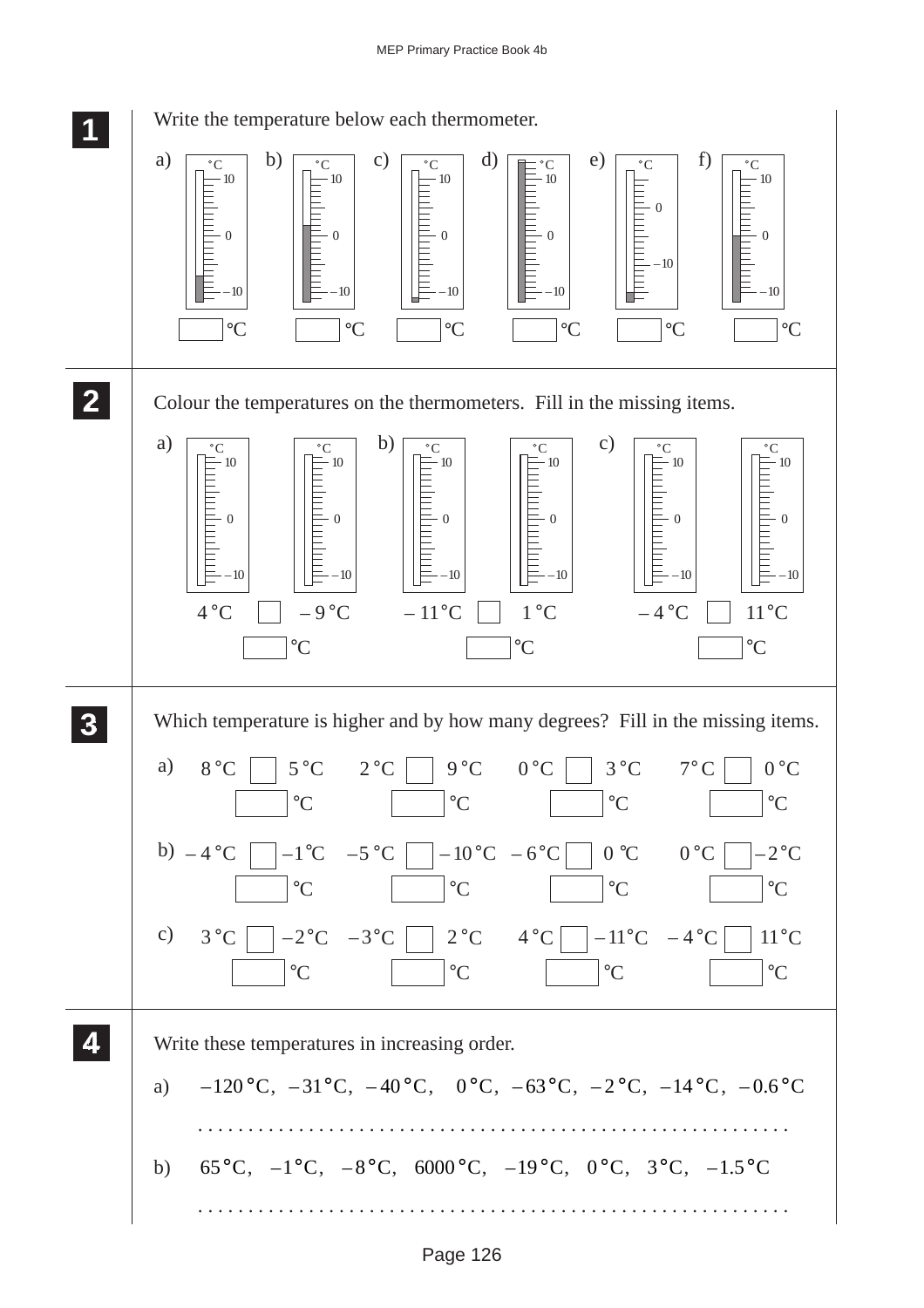Read the heights of the mountains and the depths of the bottom of the sea from this geographical cross-section and write them in the boxes. *Sea level* is 0 m.

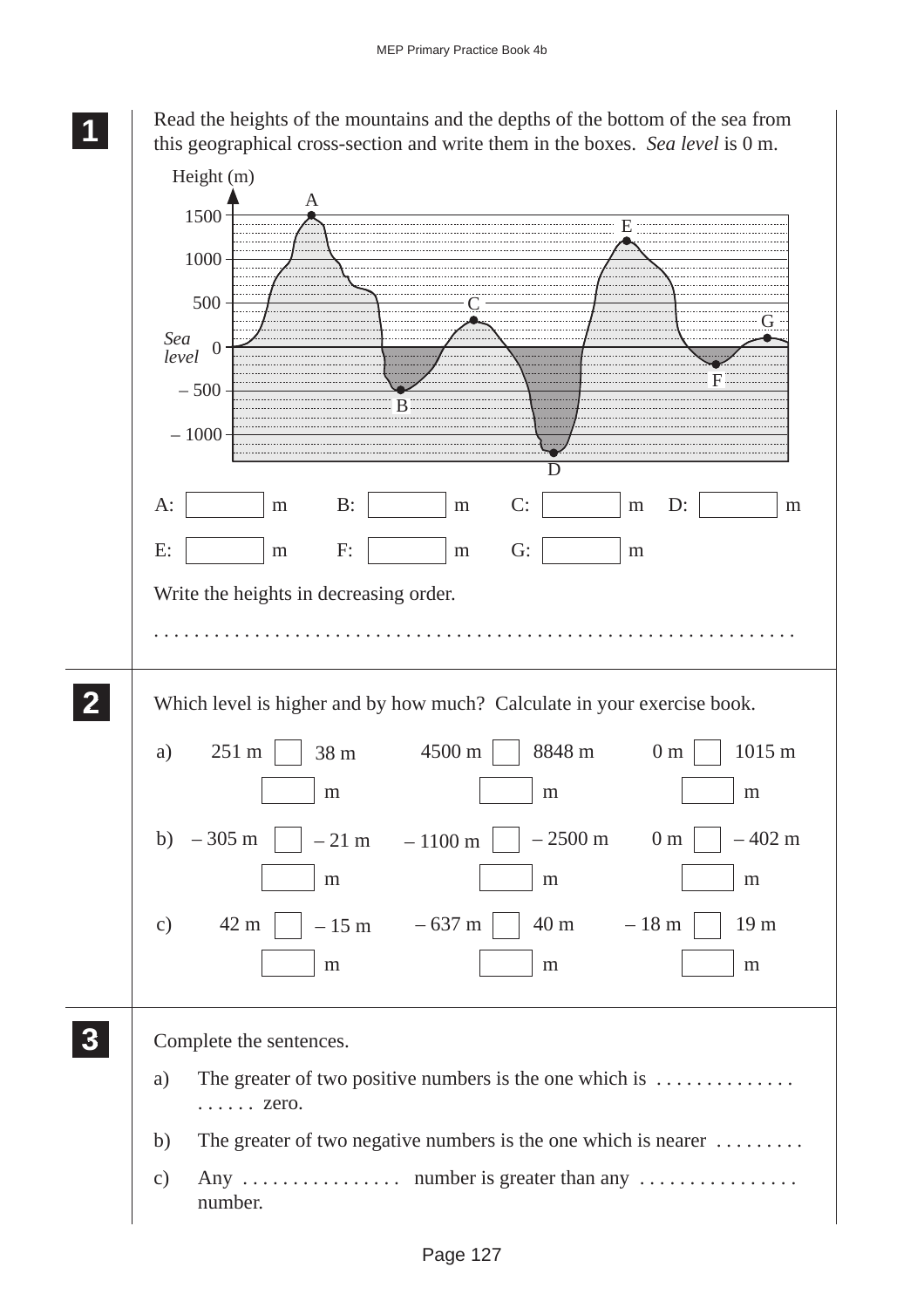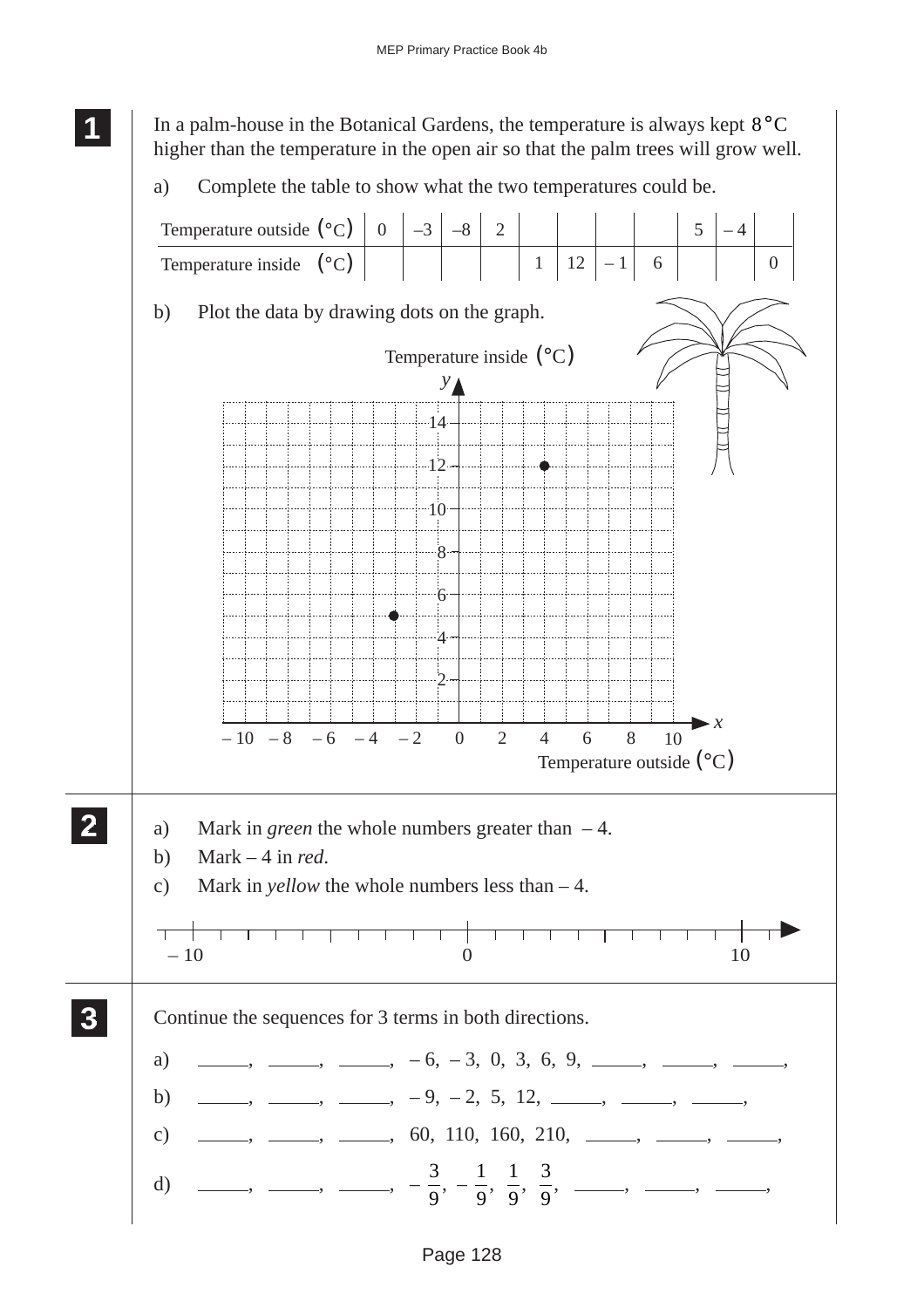|               | Follow the instructions on how to jump along the number line. Write down the<br>numbers you land on.                                                       |      |                 |    |                |    |                |    |                  |                |      |
|---------------|------------------------------------------------------------------------------------------------------------------------------------------------------------|------|-----------------|----|----------------|----|----------------|----|------------------|----------------|------|
|               | $-10-9$ $-8$ $-7$ $-6$ $-5$ $-4$ $-3$ $-2$ $-1$ 0 1 2 3 4 5 6 7                                                                                            |      |                 |    |                |    |                |    | 8                | 9 10           |      |
|               | Start from $-2$ . Step 1 to the left, then 2 to the right, then 3 to the left, then 4 to<br>the right, then 5 to the left, then 6 to the right, and so on. |      |                 |    |                |    |                |    |                  |                |      |
|               |                                                                                                                                                            |      |                 |    |                |    |                |    |                  |                |      |
|               | West                                                                                                                                                       |      |                 |    |                |    |                |    |                  |                | East |
|               | $-20$<br>$-30$                                                                                                                                             |      | गा गा।<br>$-10$ |    | $\theta$       |    | 10             |    | 20               |                | 30   |
|               | Mike starts at 0 km each time. Where does he get to on the number line if he cycles:                                                                       |      |                 |    |                |    |                |    |                  |                |      |
|               | 16 km East, then 18 km West<br>a)                                                                                                                          |      |                 |    |                |    |                |    |                  |                |      |
|               | 12 km East, then 6 km West<br>b)                                                                                                                           |      |                 |    |                |    |                |    |                  |                |      |
| $\mathbf{c})$ | 13 km West, then 9 km East                                                                                                                                 |      |                 |    |                |    |                |    |                  |                |      |
|               | 25 km West, then 29 km East<br>d)                                                                                                                          |      |                 |    |                |    |                |    |                  |                |      |
| e)            | 82 km West, then 6 km West again                                                                                                                           |      |                 |    |                |    |                |    |                  |                |      |
| f)            | 14 km East, then 14 km West?                                                                                                                               |      |                 |    |                |    |                |    |                  |                |      |
|               | Each day, the receptionist in a hotel has to write down the number of guests<br>arriving and departing.                                                    |      |                 |    |                |    |                |    |                  |                |      |
| a)            | Complete the bottom row of the table to show the increase or decrease in<br>the number of guests staying at the hotel each day.                            |      |                 |    |                |    |                |    |                  |                |      |
|               | Arrived                                                                                                                                                    | 25   | 16              | 19 | 15             | 21 | $\overline{0}$ | 18 | $\boldsymbol{0}$ | $\overline{7}$ | 22   |
|               | Departed                                                                                                                                                   | 18   | 23              | 19 | $\overline{0}$ | 27 | $\overline{2}$ | 23 | 11               | 5              | 10   |
|               | Change                                                                                                                                                     | $+7$ |                 |    |                |    |                |    |                  |                |      |
|               | b)<br>Which change was the most positive?                                                                                                                  |      |                 |    |                |    |                |    |                  |                |      |
|               | Which change was the most negative?<br>$\mathbf{c})$                                                                                                       |      |                 |    |                |    |                |    |                  |                |      |
|               |                                                                                                                                                            |      |                 |    |                |    |                |    |                  |                |      |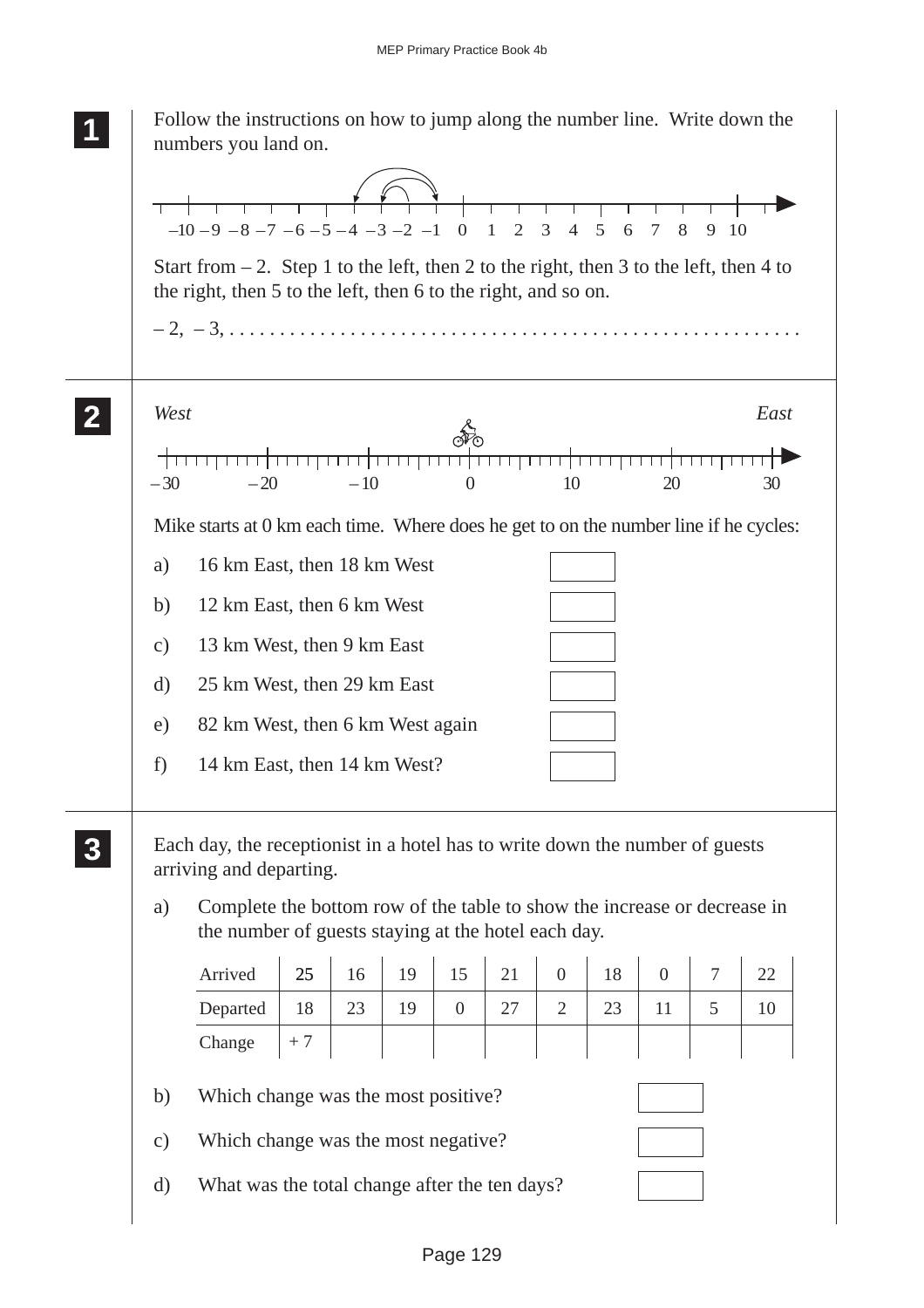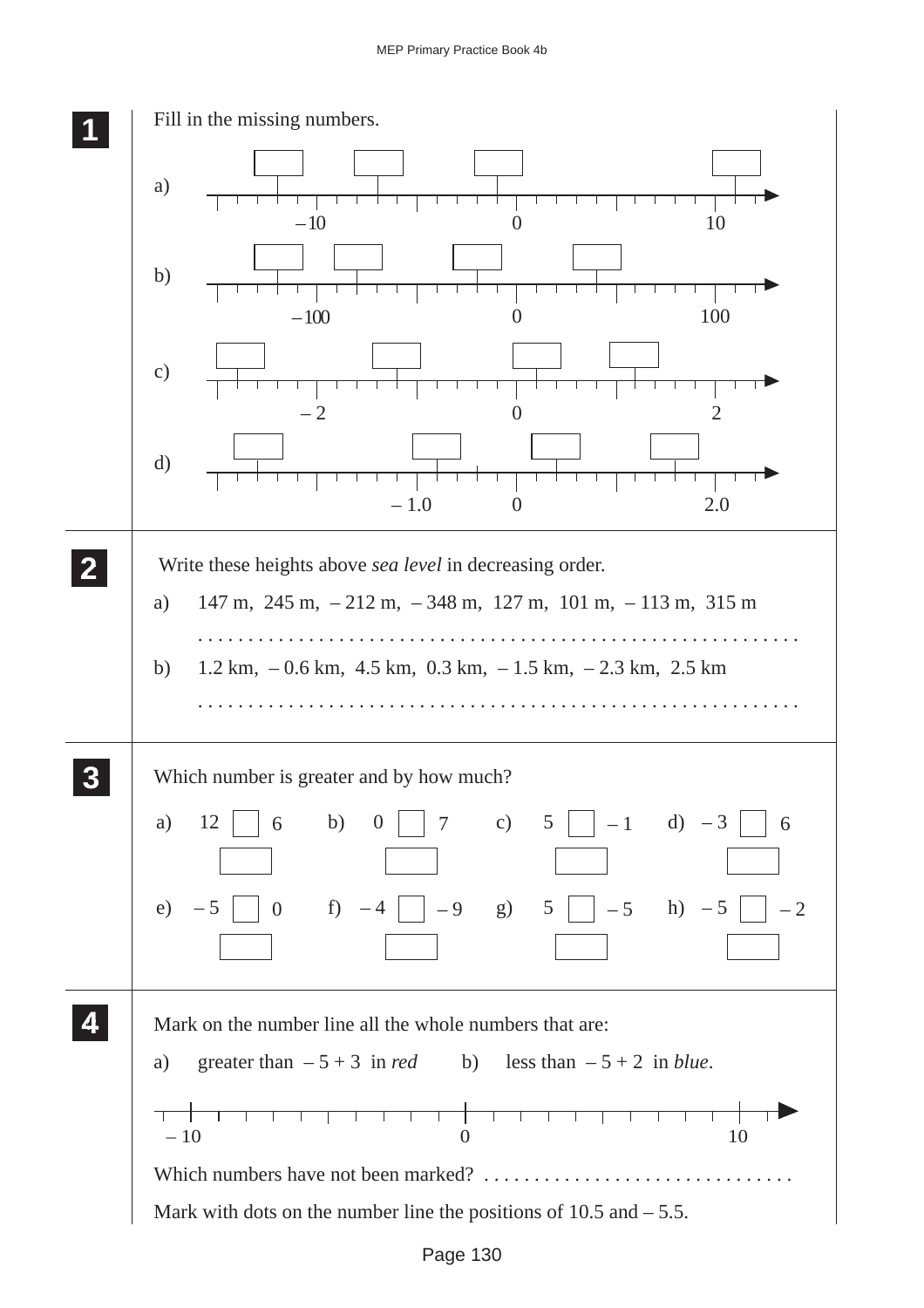| Charlie drew a diagram to show his income $(+)$ and spending $(-)$ last week.                                                                                                                                                                                      |
|--------------------------------------------------------------------------------------------------------------------------------------------------------------------------------------------------------------------------------------------------------------------|
| Money $(f)$                                                                                                                                                                                                                                                        |
| 30<br>$20 -$<br>$^{+}$<br>$10 -$                                                                                                                                                                                                                                   |
| $\Omega$<br>$-10-$                                                                                                                                                                                                                                                 |
| $-20$<br>Sun<br>Mon<br>Tue<br>Wed<br>Sun<br>Thu<br>Fri<br>Sat                                                                                                                                                                                                      |
| Fill in how much he earned or spent each day.<br>a)<br>Mon.<br>Tue. Wed.<br>Thu.<br>Sun.<br>Fri.<br>Sat.<br>Next Sun.<br>b)                                                                                                                                        |
|                                                                                                                                                                                                                                                                    |
| Write additions and subtractions from the diagram. (e.g. $-6 + 4 = -2$ )<br>$y - 4 - 3 - 2 - 1$ 0 1 2 3 4 5 6 7 8 9 10 11 12 13<br>$x -8$ -7 -6 -5 -4 -3 -2 -1 0 1 2<br>8<br>3<br>$\overline{4}$<br>5<br>7<br>9<br>6<br>Write the rule.<br>$4 =$<br>$y =$<br>$x =$ |
| Complete the drawings so that the money is equal to the balance given.<br>£0: $(1)$<br>b)<br>£6: $(1)$<br>a)<br>$\left(1\right)$<br>(1)                                                                                                                            |
| $-£4:$<br>d) $-\pounds 5$ :<br>$\mathbf{c})$<br>(1)<br>$-1$<br>$ -1 $<br>$-1$<br>f) $-£6$ : (1)<br>$\pounds 3$ :<br>(1)<br>e)<br>(1)<br>(1)<br>$ -1 $<br>(1)<br>(1)                                                                                                |
| How much money does each person really have?<br>Alan has £16 but owes £3.<br>Betty has £40 but owes £25.<br>Cindy has $£24$ but owes £25.<br>Daniel owes £39 and has £39.                                                                                          |
| Ella has debts of $£100$ but has $£1000$ in her bank account.                                                                                                                                                                                                      |
| Freddie has £10.50 in his piggy bank but owes his sister £2.50.                                                                                                                                                                                                    |
| George has £2.20 in cash but owes his Mum £3.20.                                                                                                                                                                                                                   |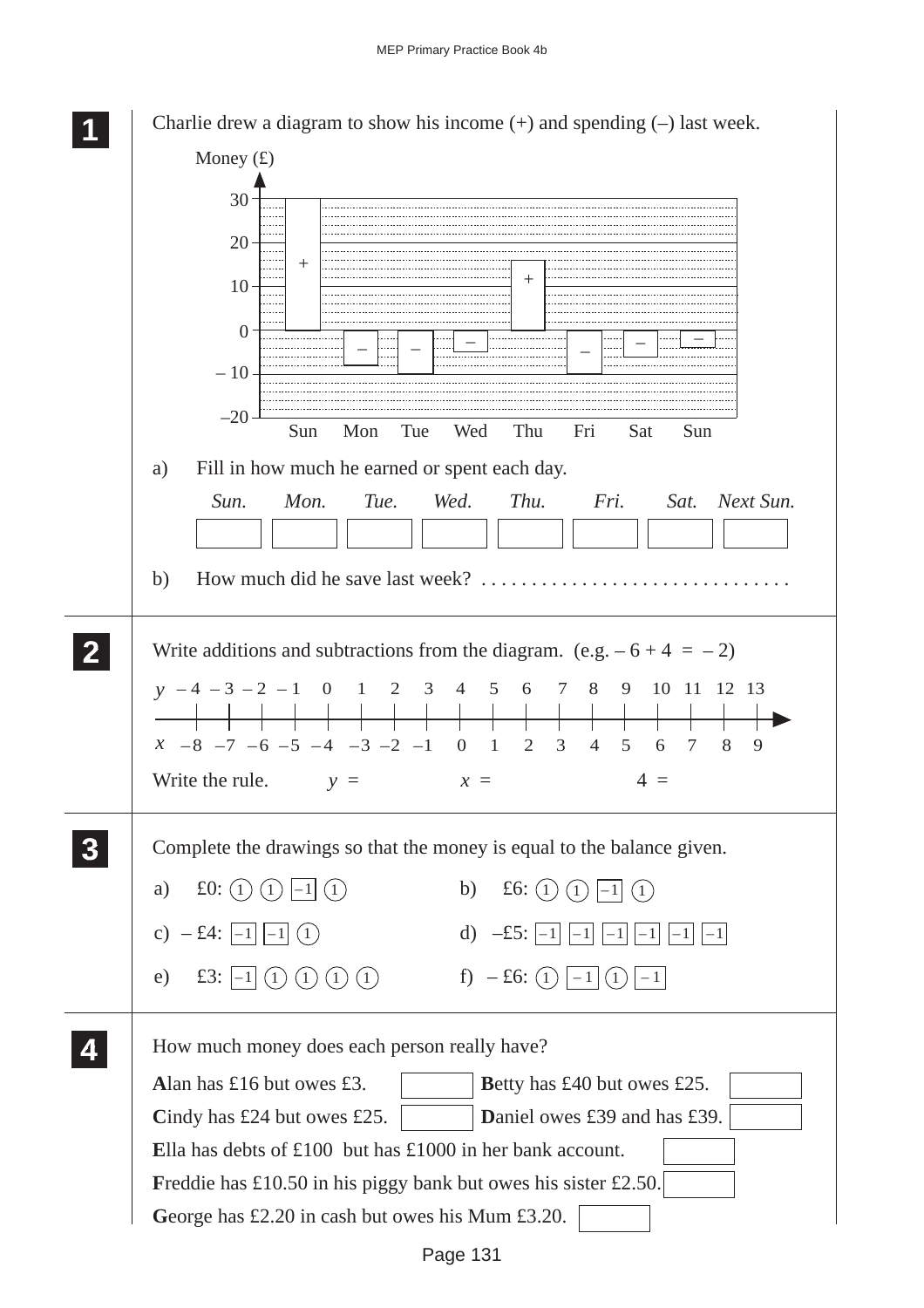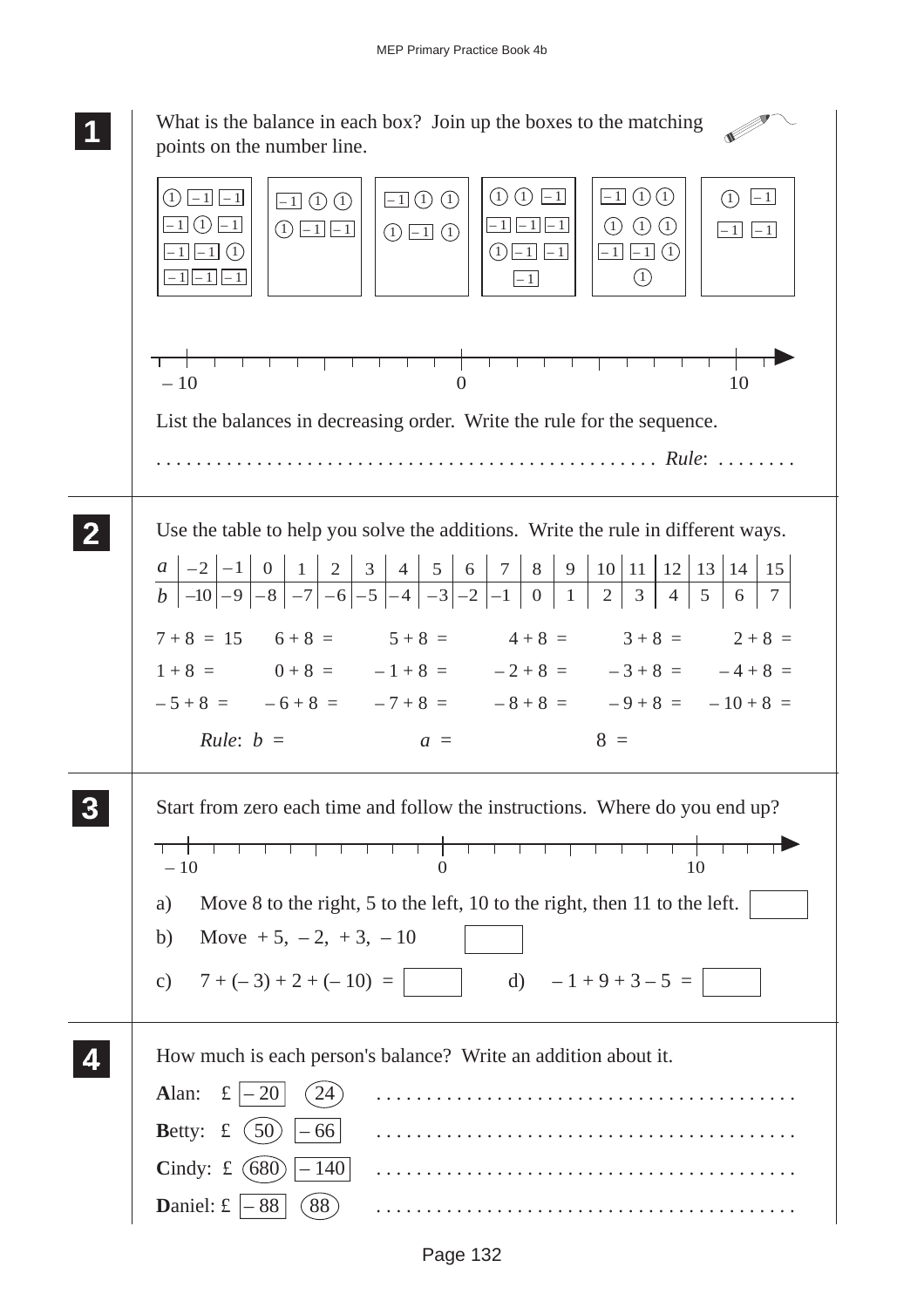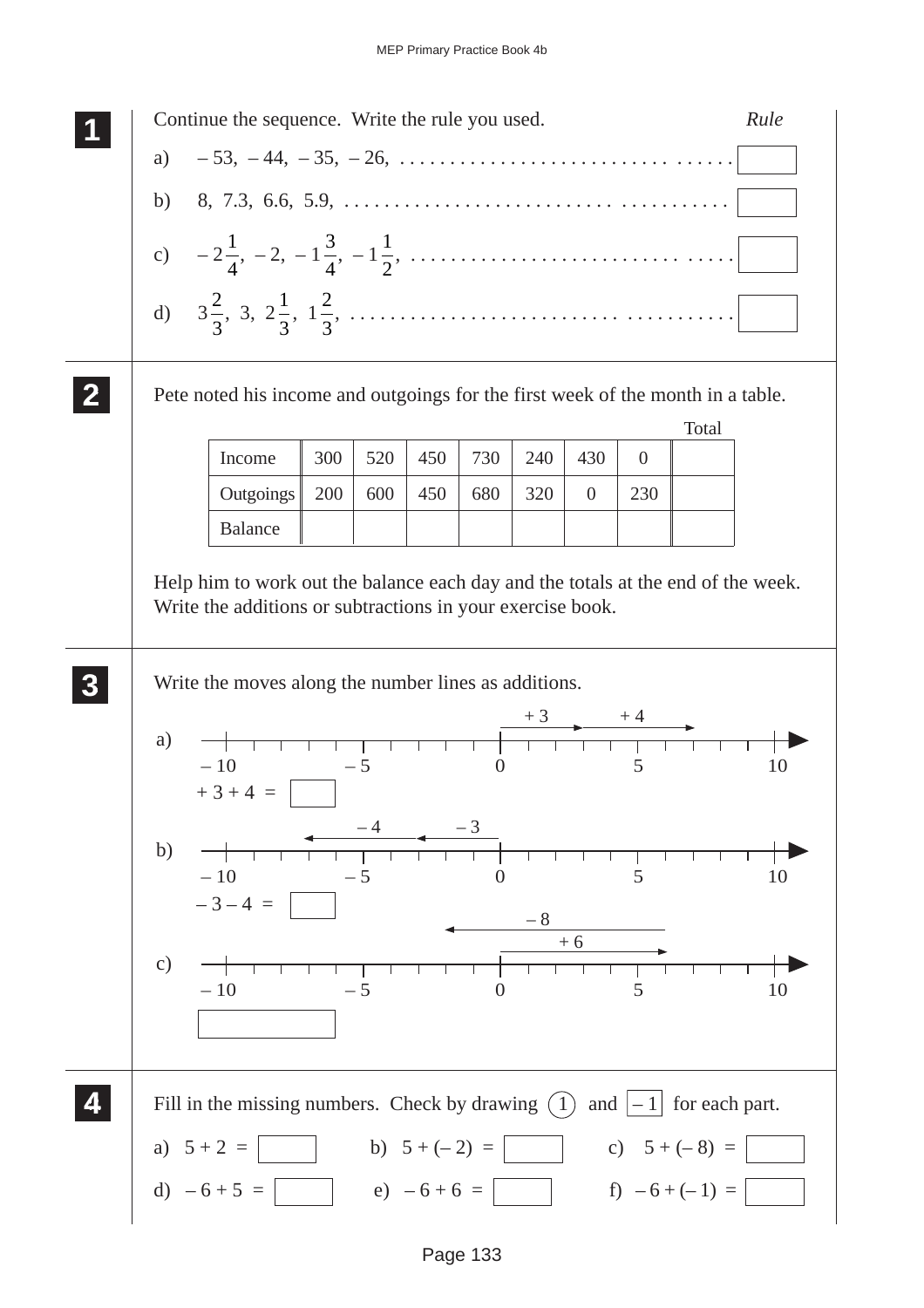| Complete the drawings to match the balances. Write additions about them.                                                        |
|---------------------------------------------------------------------------------------------------------------------------------|
| f0: 00011<br>a)                                                                                                                 |
| b) $- £6$ : (1) $-1$ $-1$                                                                                                       |
| c) £4: $\boxed{-1}$ (1) $\boxed{-1}$                                                                                            |
| d) $-£3$ : ① ①                                                                                                                  |
| Use the diagram to help you solve the additions.                                                                                |
| $-5$ $-4$ $-3$ $-2$ $-1$ 0 1 2 3 4 5 6 7 8 9 10 11<br>$-8$ $-7$ $-6$ $-5$ $-4$ $-3$ $-2$ $-1$ 0 1 2 3<br>4 5 6 7<br>$\sim$ 8    |
| $3 + (-2) =$ $3 + (-6) =$ $-2 + 3 =$<br>$3 + 2 =$                                                                               |
| $3+1 = 3+(-3) = 3+(-7) = -5+3 =$                                                                                                |
| $3+0 = 3+(-4) = 3+(-8) = 0+3 = 0$                                                                                               |
| $3 + (-1) =$ $3 + (-5) =$<br>$3 + (-9) = 2 + 3 = 1$                                                                             |
| Use the diagram to help you solve the additions.                                                                                |
| $-10$ $-9$ $-8$ $-7$ $-6$ $-5$ $-4$ $-3$ $-2$ $-1$ 0 1 2 3 4<br>5<br>$-7$ $-6$ $-5$ $-4$ $-3$ $-2$ $-1$ 0 1 2 3 4 5<br>8<br>6 7 |
| $-3+(-7) = -3+(-3) = -3+1 = -3+5 =$                                                                                             |
| $-3+(-6) = -3+(-2) = -3+2 = -3+6 =$                                                                                             |
| $-3+(-5) = -3+(-1) = -3+3 = -3+7 =$                                                                                             |
| $-3 + (-4) = -3 + 0 = -3 + 4 = -3 + 8 =$                                                                                        |
| Follow the example. Complete the sentences. Use the number line to help you.                                                    |
| $8-3 = 5$ , $5+3 = 8$<br>a) $8^{\circ}$ C is greater than $3^{\circ}$ C by $5^{\circ}$ C.                                       |
| b) $3^{\circ}C$ is than $8^{\circ}C$ by $5^{\circ}C$ . $3-8=$    <br>$ $ +8 = 3                                                 |
| c) $8^{\circ}$ C is greater than $0^{\circ}$ C by<br>$+0 = 8$<br>$8 - 0 =$                                                      |
| d) $3^{\circ}$ C is greater than $-2^{\circ}$ C by     3 $-(-2) =$<br>$+(-2) = 3$                                               |
|                                                                                                                                 |
| e) $-2$ °C is less than $3$ °C by<br>$-2-3 =$<br>$+3 = -2$                                                                      |
| than $-5^{\circ}$ C by $3^{\circ}$ C. $-2-(-5) =$<br>f) $-2$ °C is<br>$\vert +(-5) = -2$                                        |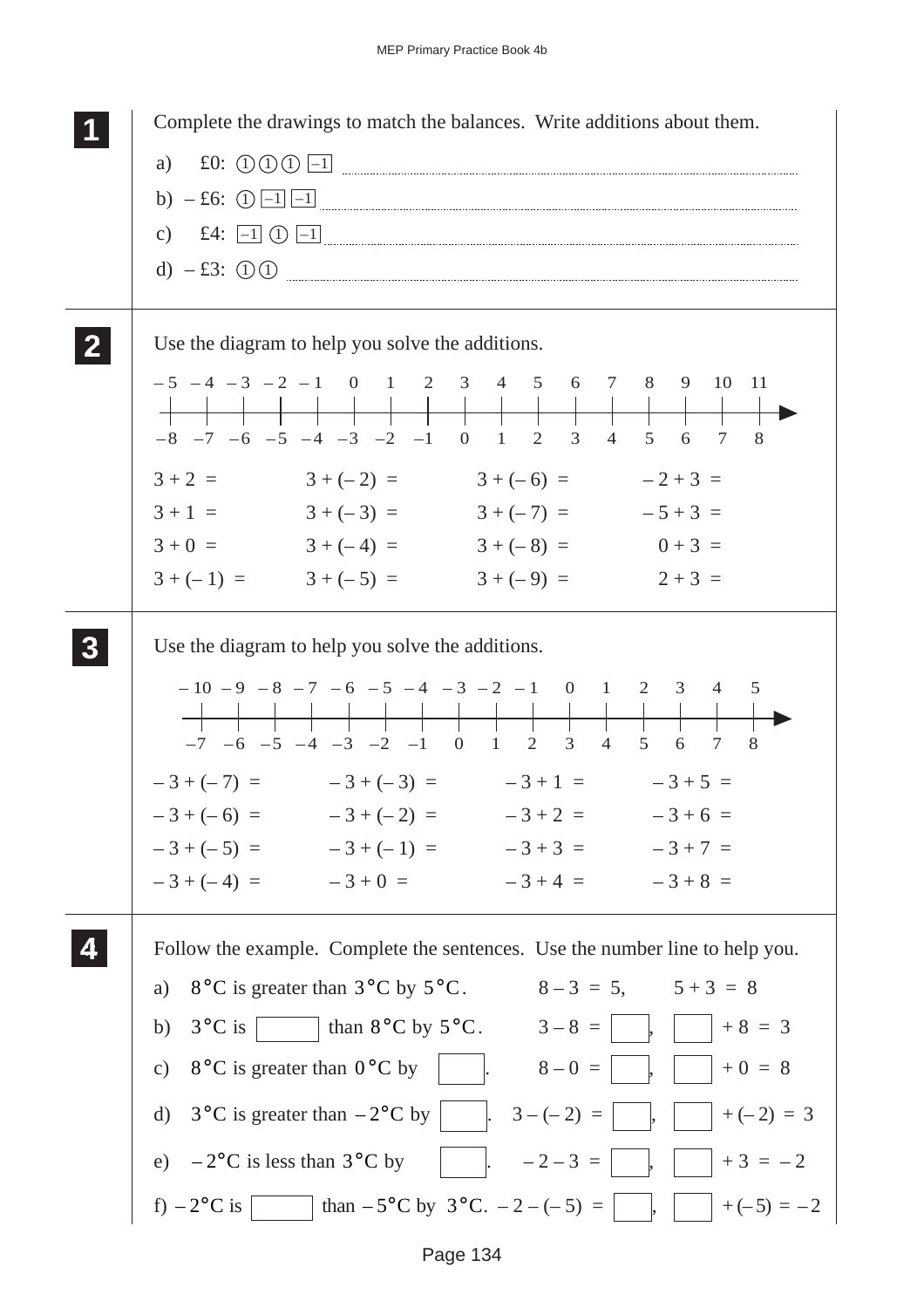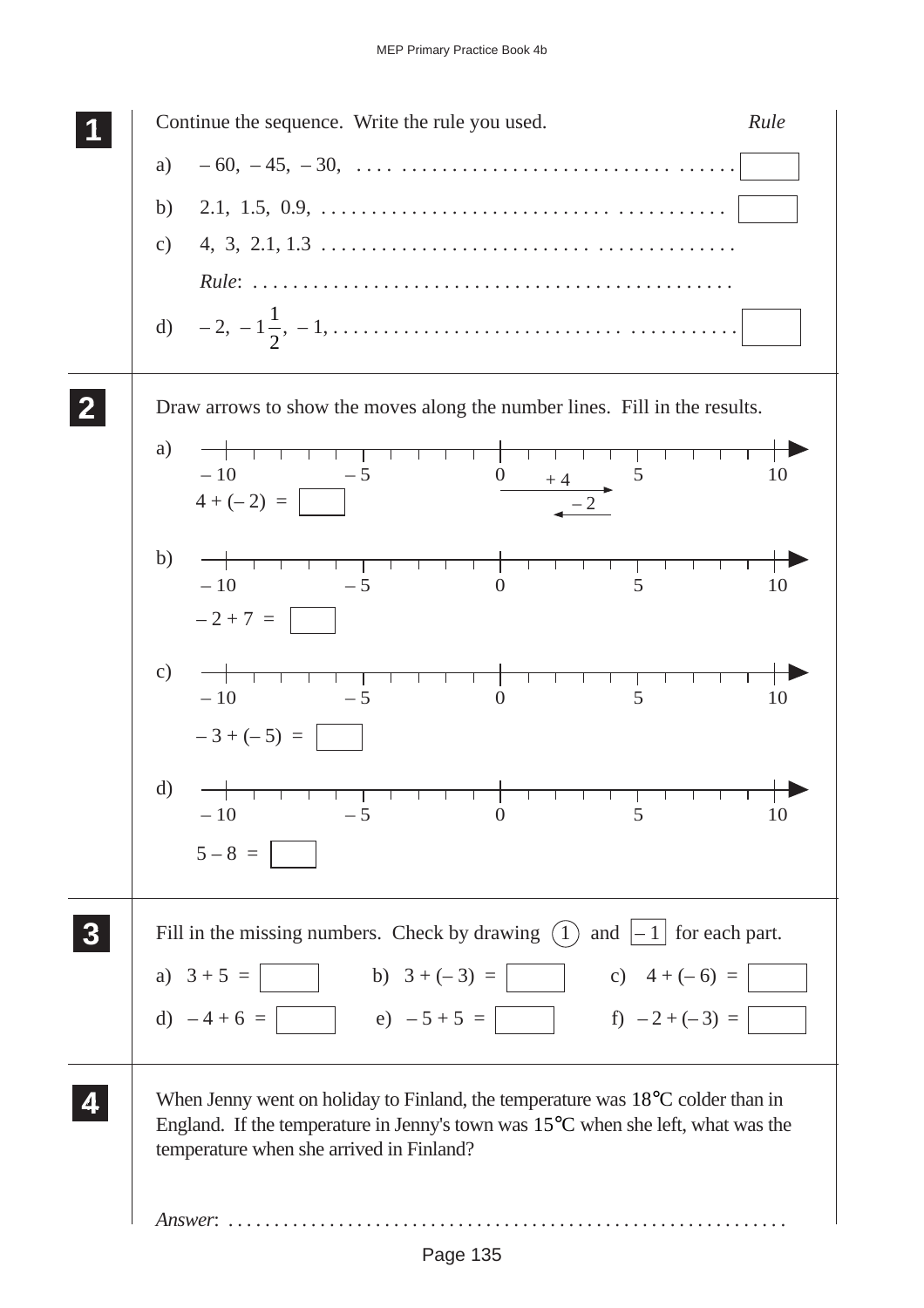| What should be put betwen the digits 3 and 4 to make a number<br>which is greater than 3 but less than 4?<br>3<br>$\overline{4}$                                                                                                                                                             |
|----------------------------------------------------------------------------------------------------------------------------------------------------------------------------------------------------------------------------------------------------------------------------------------------|
| Which is more? How many more? Fill in the missing signs and differences.<br>a) i) 4 $\[\] 6$ ii) -4 $\[\] -6$ iii) $\frac{1}{4} \[\] \frac{1}{6}$ iv) 0.4 $\[\]$<br>0.6                                                                                                                      |
| b) i) 8 12 ii) $-8$ -12 iii) $\frac{1}{8}$ $\frac{1}{12}$ iv) 0.8 0 0.12                                                                                                                                                                                                                     |
| The lengths of the sides of a triangle are 3.5 cm, 19 mm and $1\frac{1}{2}$ cm.<br>What is the length of its perimeter?                                                                                                                                                                      |
| <b>Bob Bunny lives 1 km from Adam Ant.</b><br>Draw a diagram.<br>B<br>Clark Crow lives 9 km from Bob Bunny.<br>Henry Hedgehog lives 3 km from Clark Crow. $\vdash$<br>Adam Ant lives 5 km from Henry Hedgehog.<br>How far away does <i>Clark Crow</i> live from <i>Adam Ant</i> ?<br>Answer: |
| The perimeter of a rectangle is 154 cm. We can cut the rectangle into<br>10 congruent squares by drawing lines parallel to its sides.<br>What is the area of the rectangle? (Draw a diagram to help you.)                                                                                    |
| The product of four adjacent natural numbers is 3024. What are these numbers?                                                                                                                                                                                                                |
|                                                                                                                                                                                                                                                                                              |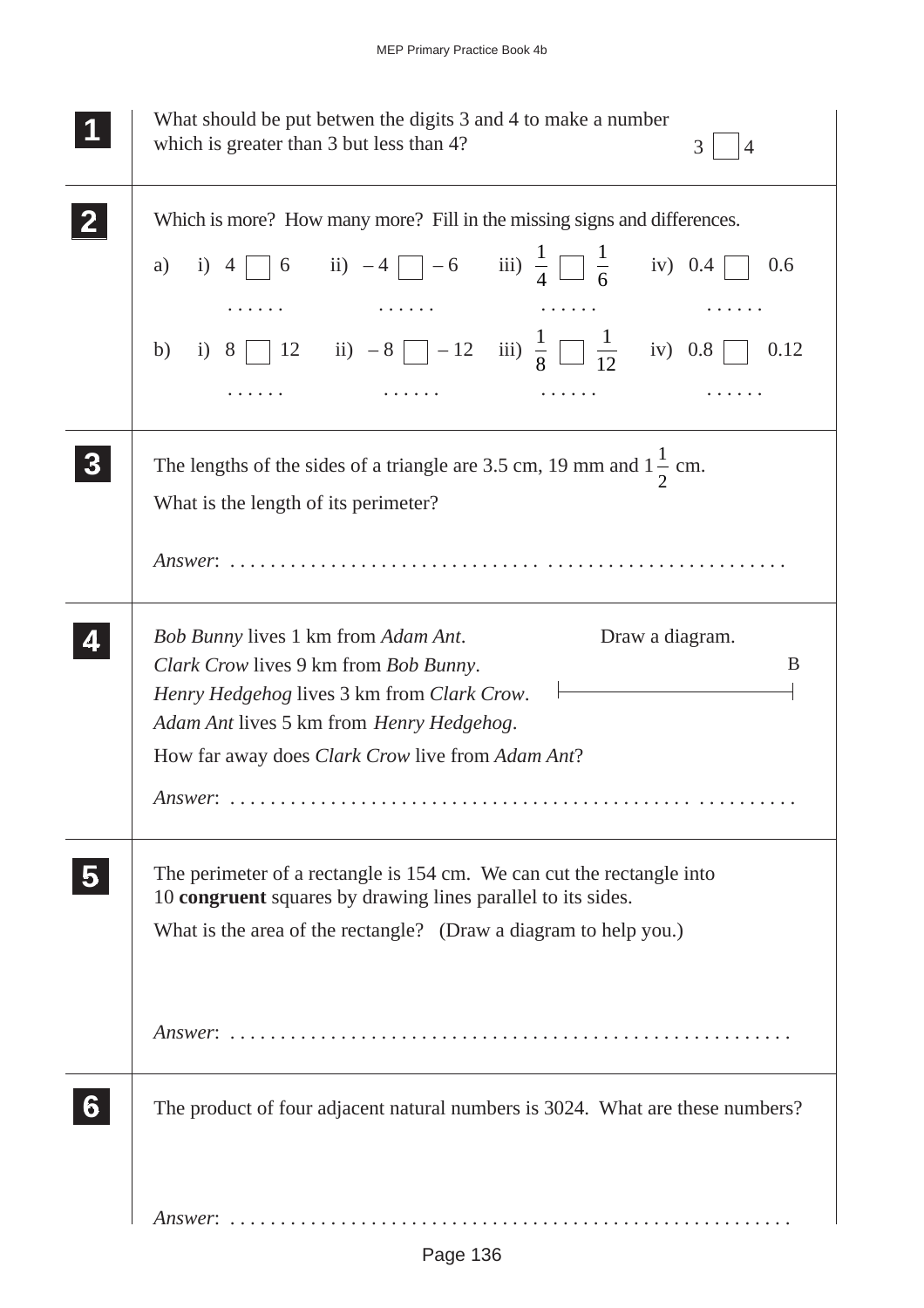|          | How many different 3-digit numbers can you make from these number cards?<br> 3 <br>$\left 2\right $<br> 4 <br> 5                                                                                                                                   |
|----------|----------------------------------------------------------------------------------------------------------------------------------------------------------------------------------------------------------------------------------------------------|
|          | Continue the list.<br>a)<br>Continue drawing the tree diagram.<br>b)                                                                                                                                                                               |
|          | 5                                                                                                                                                                                                                                                  |
|          | Calculate the perimeter and area of this rectangle if<br>$a = 21$ cm, $b = 150$ mm.<br>$\boldsymbol{b}$<br>$\boldsymbol{a}$                                                                                                                        |
| $\bf{3}$ | What is the smallest positive whole number which is exactly divisible.<br>by $1, 2, 3, 4$ and $5$ ?                                                                                                                                                |
|          | In an opaque bag, there are 10 <i>black</i> and 30 <i>white</i> marbles.<br>What is the smallest number of marbles you must take out of the bag<br>(with your eyes closed) to be <b>certain</b> of getting 2 marbles which are<br>the same colour? |
|          | List the numbers between 999 and 10 000 which have 2 as the sum of their digits.                                                                                                                                                                   |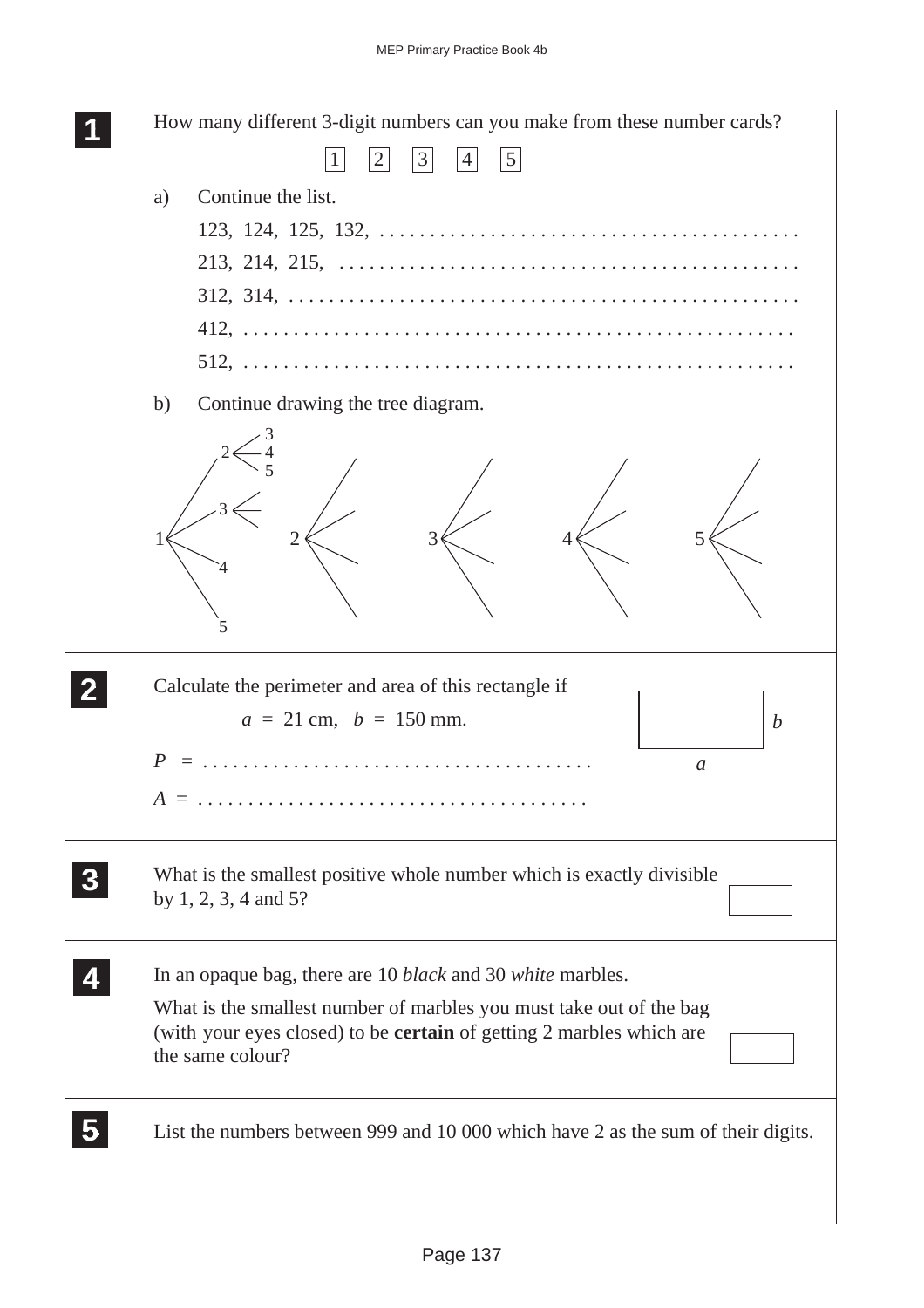|                | How many different 3-digit numbers can you make with the digits 1, 2, 3 or 4?<br>Continue the list.<br>a)                                                                                                                                                              |
|----------------|------------------------------------------------------------------------------------------------------------------------------------------------------------------------------------------------------------------------------------------------------------------------|
|                |                                                                                                                                                                                                                                                                        |
|                |                                                                                                                                                                                                                                                                        |
|                | Draw a tree diagram in your exercise book to show all the possibilities.<br>b)                                                                                                                                                                                         |
| $\mathbf{2}$   | Write the smallest natural multiple of 2, 3, 4, 5 and 6.                                                                                                                                                                                                               |
| 3 <sup>1</sup> | A hard-working tailor in <i>Wonderland</i> was given a 14 m length of magic material.<br>Each day he had to cut 2 m from it with magic scissors. While he was cutting<br>he could make a wish and his wish would be granted.<br>How many wishes could the tailor make? |
|                | A patient in a hospital has to take a pill every half an hour.<br>How much time will be needed for him to take 5 pills?                                                                                                                                                |
|                | Circle the nets which can make a cube. Colour their opposite faces<br>in the same colour.<br>b)<br>d)<br>a)<br>$\mathbf{c})$                                                                                                                                           |
| 6              | What part of each shape has been shaded?<br>d)<br>b)<br>$\mathbf{c})$<br>a)                                                                                                                                                                                            |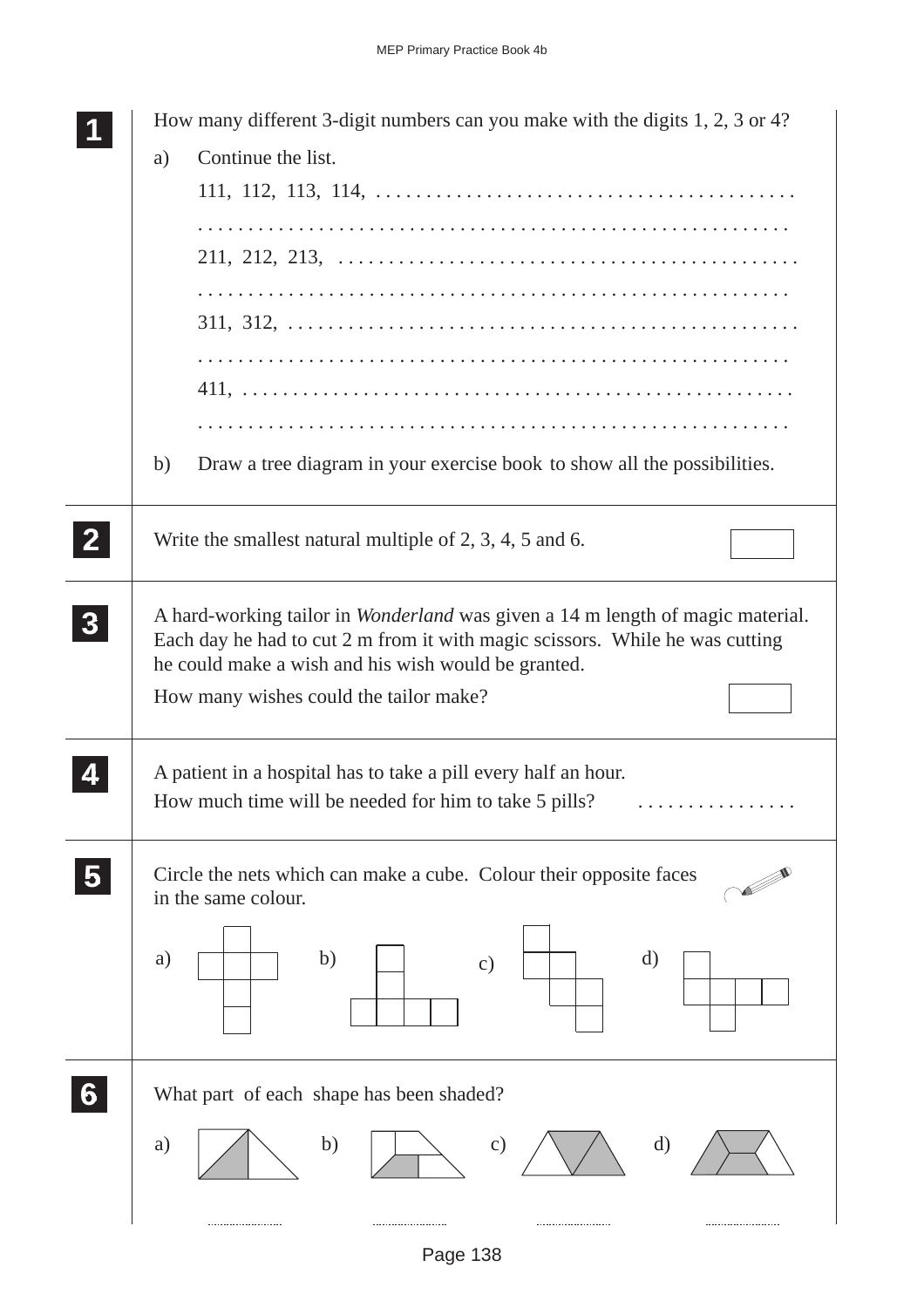| In how many different ways can you lay out 3 <i>red</i> and 2 <i>blue</i> eggs in a row?<br>Cotinue the list.                                                                                                |
|--------------------------------------------------------------------------------------------------------------------------------------------------------------------------------------------------------------|
| List the numbers btween 999 and 3000 which have 3 as the sum of their digits.                                                                                                                                |
| Five children are taking part in a chess competition. Each child has to play each<br>of the others. How many games have been played when each child has played<br>2 games<br>a)<br>Trials:<br>3 games?<br>b) |
| Trials:                                                                                                                                                                                                      |
| What is the most number of parts you can divide a circle into by drawing 4 lines?<br>Trials:                                                                                                                 |
| Can the sum of 3 adjacent natural numbers be these numbers? If so, write an<br>addition to show it. If not, give your reason.                                                                                |
| 2000<br>b)<br>2001<br>2002<br>$\mathbf{c})$<br>a)                                                                                                                                                            |
| A 100 m long train passes completely through a 200 m long tunnel in exactly<br>1 quarter of a minute.<br>If the train travels at a steady speed, how many km does it cover every hour?                       |
| $Answer: \ldots \ldots$                                                                                                                                                                                      |